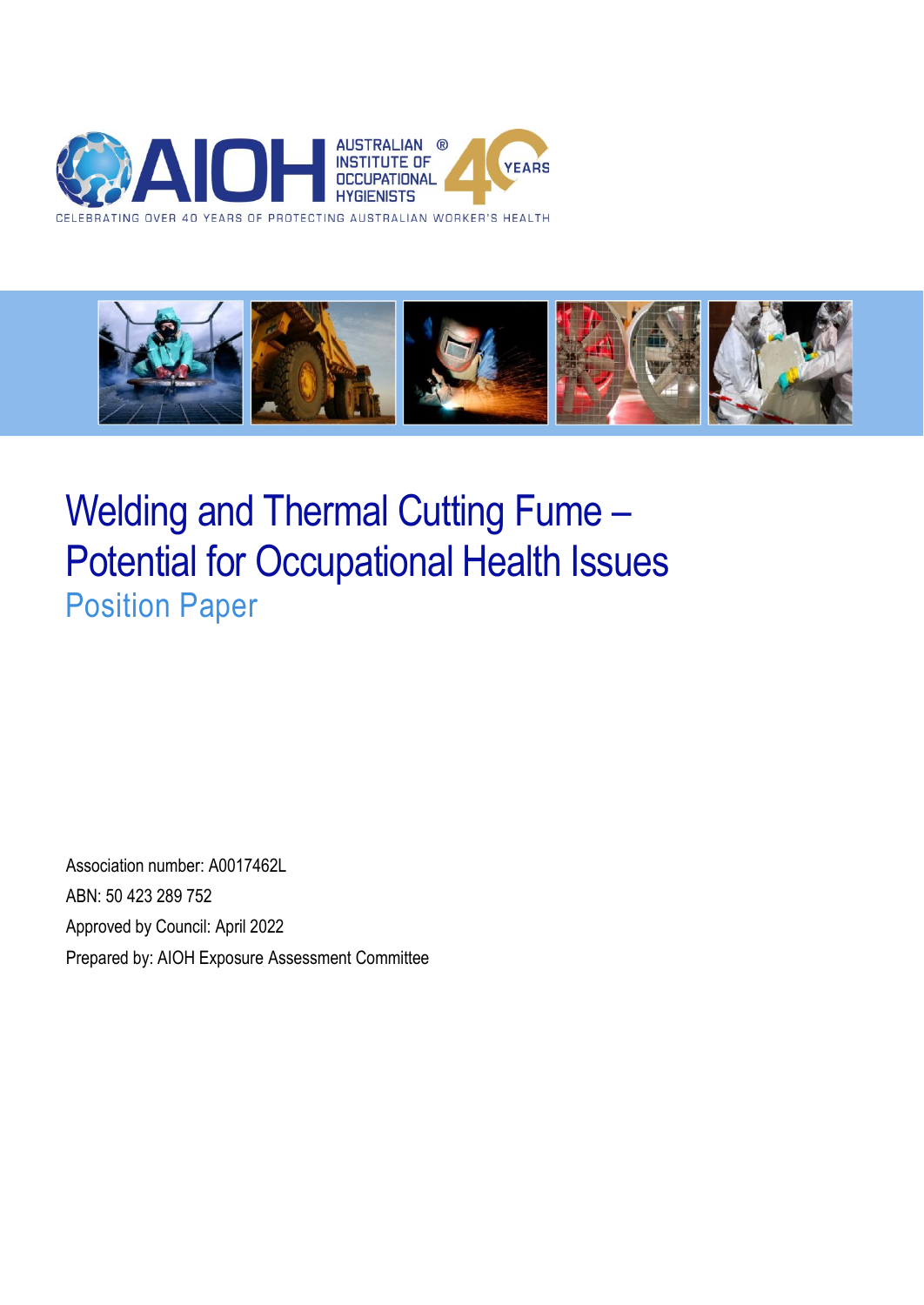## **TABLE OF CONTENTS**

|                                                                                                             | AIOH POSITION ON WELDING AND THERMAL CUTTING FUME - POTENTIAL FOR OCCUPATIONAL HEALTH ISSUES 5 |  |  |  |  |
|-------------------------------------------------------------------------------------------------------------|------------------------------------------------------------------------------------------------|--|--|--|--|
|                                                                                                             |                                                                                                |  |  |  |  |
|                                                                                                             |                                                                                                |  |  |  |  |
| 1.                                                                                                          |                                                                                                |  |  |  |  |
| 2.                                                                                                          |                                                                                                |  |  |  |  |
| 3.                                                                                                          |                                                                                                |  |  |  |  |
| 4.                                                                                                          |                                                                                                |  |  |  |  |
| 5.                                                                                                          |                                                                                                |  |  |  |  |
| 6.                                                                                                          |                                                                                                |  |  |  |  |
| 7.                                                                                                          |                                                                                                |  |  |  |  |
| 8.                                                                                                          |                                                                                                |  |  |  |  |
| 9.                                                                                                          |                                                                                                |  |  |  |  |
| 10.                                                                                                         |                                                                                                |  |  |  |  |
|                                                                                                             |                                                                                                |  |  |  |  |
| Attachment 1: Workplace Exposure Standards for Welding / Thermal Cutting Fume (Particulate) Contaminants 15 |                                                                                                |  |  |  |  |
| Attachment 2: Effect of process, consumable and parent metal composition on the assessment of exposure 16   |                                                                                                |  |  |  |  |

AIOH Workplace Exposure Assessment Committee| April 2022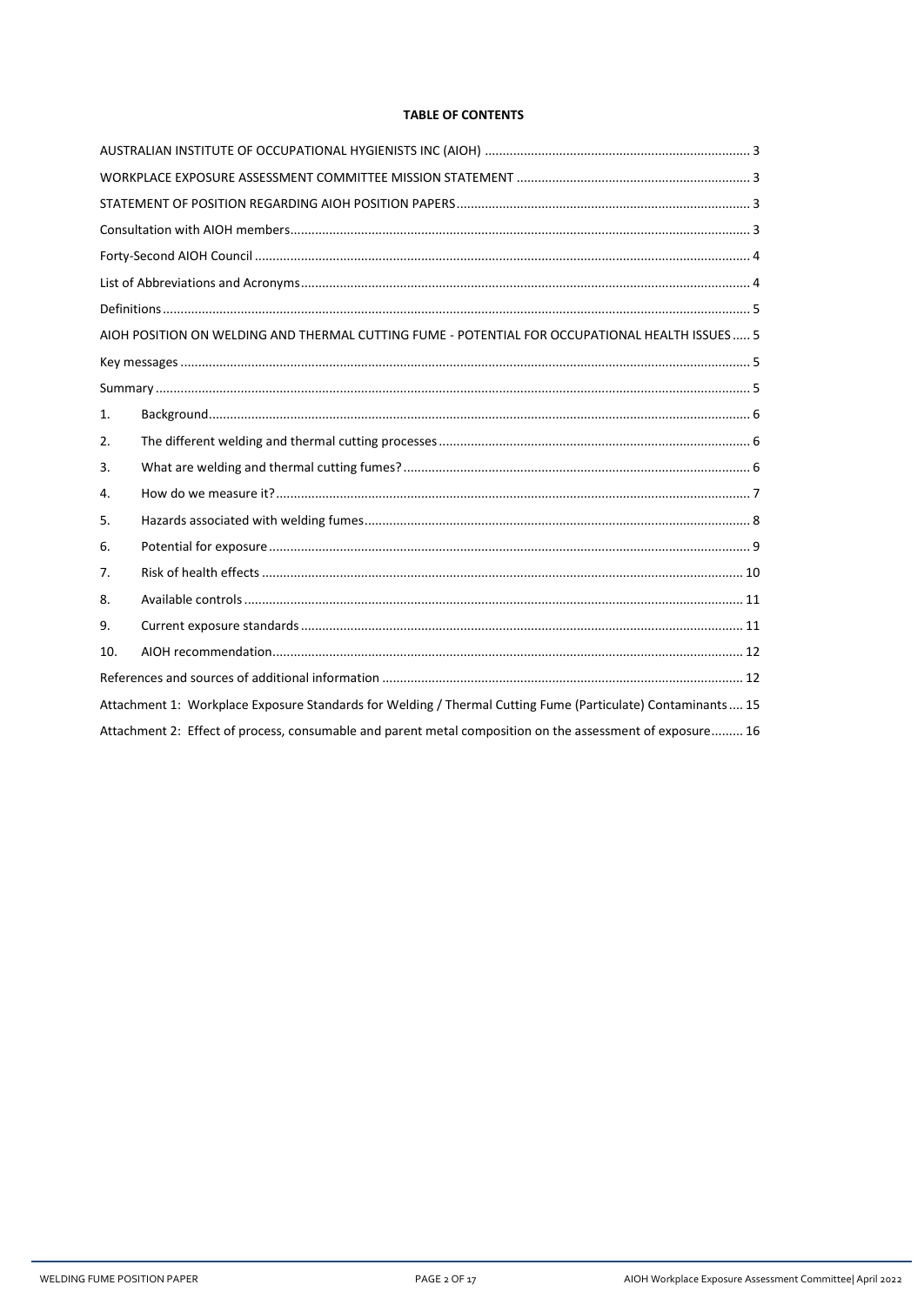## <span id="page-2-0"></span>**AUSTRALIAN INSTITUTE OF OCCUPATIONAL HYGIENISTS INC (AIOH)**

The Australian Institute of Occupational Hygienists Inc (AIOH) is the association that represents professional occupational hygienists in Australia. Occupational hygiene is the science and art of anticipation, recognition, evaluation, and control of hazards in the workplace and the environment. Occupational hygienists specialise in the assessment and control of:

- Chemical hazards (including dusts such as silica, carcinogens such as arsenic, fibrous dusts such as asbestos, gases such as chlorine, irritants such as ammonia and organic vapours such as petroleum hydrocarbons);
- Physical hazards (heat and cold, noise, vibration, ionising radiation, lasers, microwave radiation, radiofrequency radiation, ultraviolet light, visible light); and
- Biological hazards (bacteria, endotoxins, fungi, viruses, zoonoses).

Therefore, the AIOH has a keen interest in the potential for workplace exposures to welding and thermal cutting fume, as its members are the professionals most likely to be asked to identify associated hazards and assess any exposure risks.

The Institute was formed in 1979 and incorporated in 1988. An elected governing Council, comprising the President, President Elect, Secretary, Treasurer and three Councillors, manages the affairs of the Institute. The AIOH is a member of the International Occupational Hygiene Association (IOHA).

The overall objective of the Institute is to help ensure that workplace health hazards are eliminated or controlled. It seeks to achieve this by:

- Promoting the profession of occupational hygiene in industry, government and the general community.
- Improving the practice of occupational hygiene and the knowledge, competence and standing of its practitioners.
- Providing a forum for the exchange of occupational hygiene information and ideas.
- Promoting the application of occupational hygiene principles to improve and maintain a safe and healthy working environment for all.
- Representing the profession nationally and internationally.

More information is available at our website – [http://www.aioh.org.au.](http://www.aioh.org.au/)

#### <span id="page-2-1"></span>**WORKPLACE EXPOSURE ASSESSMENT COMMITTEE MISSION STATEMENT**

The AIOH established the Workplace Exposure Assessment Committee to provide expert guidance and comment to the exposure standards setting process at a State and National level and internationally where appropriate, through development of AIOH Position Papers, AIOH guidance publications or comment on relevant Standards, Regulations and Codes of Practice. The Committee's remit is to confirm that the exposure standards numbers, and Standards and Codes of Practice, are changed for valid occupational hygiene and scientific reasons.

#### <span id="page-2-2"></span>**STATEMENT OF POSITION REGARDING AIOH POSITION PAPERS**

The AIOH is not a standard setting body. Through its Position Papers, the AIOH seeks to provide relevant information on substances of interest where there is uncertainty about existing Australian exposure standards. This is done primarily through a review of the existing published, peer-reviewed scientific literature but may include anecdotal evidence based on the practical experience of certified AIOH members. The Position Papers attempt to recommend a health-based guidance exposure value that can be measured; that is, it is technically feasible to assess workplace exposures against the derived exposure value. It does not consider economic or engineering feasibility. As far as reasonably possible, the AIOH formulates a recommendation on the level of exposure that the typical worker can experience without significant risk of adverse health effects.

Any recommended guidance exposure value should not be viewed as a fine line between safe and unsafe exposures. They also do not represent quantitative estimates of risk at different exposure levels or by different routes of exposure. Any recommended exposure value should be used as a guideline by professionals trained in the practice of occupational hygiene to assist in the control of health hazards.

#### <span id="page-2-3"></span>**CONSULTATION WITH AIOH MEMBERS**

AIOH activities are managed through committees drawn from hygienists nationally. This Position Paper has been prepared by the Workplace Exposure Assessment Committee, with comments sought from AIOH members generally and active consultation with particular members selected for their known interest and/or expertise in this area. Various AIOH members were contributors in the development of this Position Paper.

Key contributors included: Ian Firth, Zachary du Preez, Linda Apthorpe, Alan Rogers, Ross Di Corleto and Robert Golec.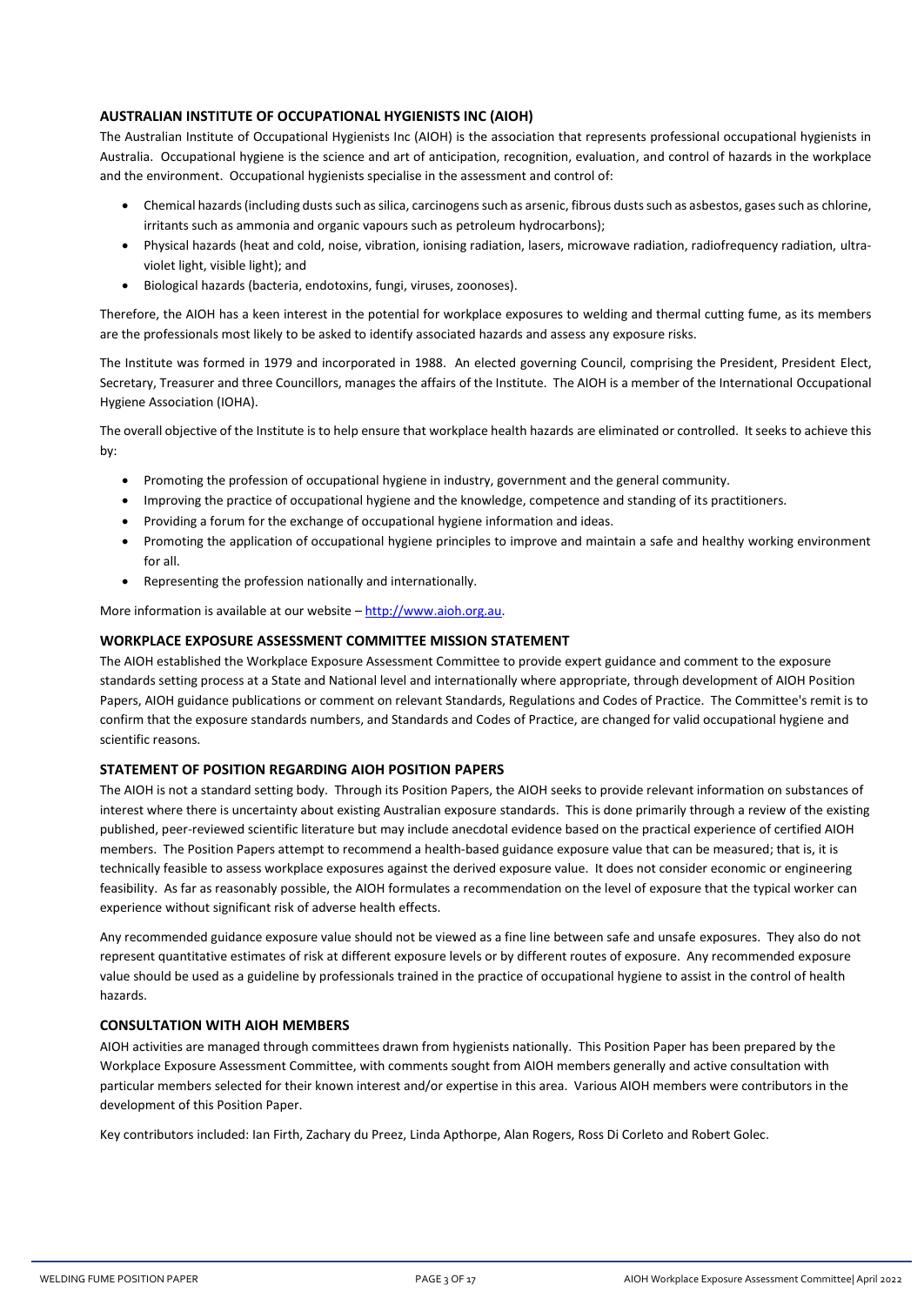# <span id="page-3-0"></span>**FORTY-SECOND AIOH COUNCIL**

| President:              | Kate Cole (NSW)                                                |
|-------------------------|----------------------------------------------------------------|
| <b>President Elect:</b> | Tracey Bence (WA)                                              |
| Secretary:              | Neil Goulding (VIC)                                            |
| Treasurer:              | Aleks Todorovic (VIC)                                          |
| Councillors:            | Melanie Windust (VIC), Kelly Johnstone (QLD), Candice Dix (WA) |

## <span id="page-3-1"></span>**LIST OF ABBREVIATIONS AND ACRONYMS**

| AIOH              | Australian Institute of Occupational Hygienists           |
|-------------------|-----------------------------------------------------------|
| ACGIH             | American Conference of Governmental Industrial Hygienists |
| COH <sup>®</sup>  | <b>Certified Occupational Hygienist</b>                   |
| COPD              | Chronic obstructive pulmonary disease                     |
| <b>FCAW</b>       | Flux-cored arc welding                                    |
| GMAW              | Gas metal arc welding                                     |
| GTAW              | Gas tungsten arc welding                                  |
| HSE               | Health & Safety Executive, UK                             |
| <b>IARC</b>       | International Agency for Research on Cancer               |
| IIW               | International Institute of Welding                        |
| IOM               | Institute of Occupational Medicine                        |
| <b>ISO</b>        | International Organization for Standardization            |
| LOD               | Limit of Detection                                        |
| MAG               | Metal active gas                                          |
| MIG               | Metal inert gas                                           |
| MMAW              | Manual metal arc welding                                  |
| mg/m <sup>3</sup> | milligrams (10 <sup>-3</sup> grams) per cubic metre       |
| <b>NATA</b>       | National Association of Testing Authorities               |
| NOS / NOC         | Not Otherwise Specified / Classified                      |
| NSW               | <b>New South Wales</b>                                    |
| OEL               | Occupational Exposure Limit                               |
| PAPR              | Powered air-purifying respirator                          |
| PAW               | Plasma arc welding                                        |
| SDS               | Safety data sheet                                         |
| SMAW              | Shielded metal arc welding                                |
| <b>STEL</b>       | Short-term exposure limit                                 |
| <b>SWA</b>        | Safe Work Australia                                       |
| TIG               | Tungsten-inert gas                                        |
| <b>TLV®</b>       | Threshold limit value®                                    |
| TWA               | Time Weighted Average                                     |
| <b>WES</b>        | Workplace Exposure Standard                               |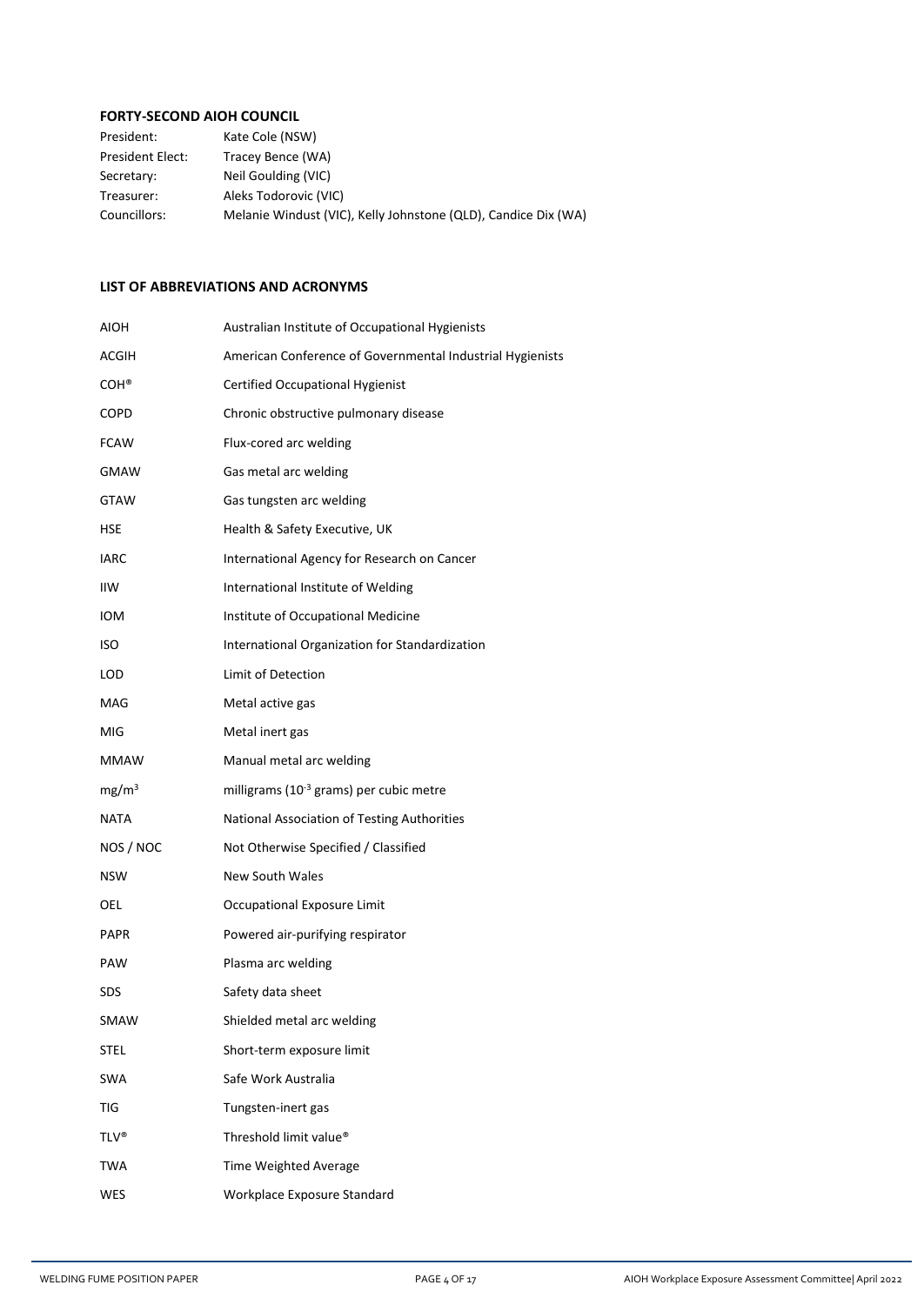## <span id="page-4-0"></span>**DEFINITIONS**

- Hazard: Means potential to cause harm.
- Risk: Means probability of harm actually occurring.
- Fume: Vapourised materials (e.g. metals) that are generally <0.05 µm in size and condense together. Welding and other thermal processes produce emissions which contain fumes and various gases. Note that when the welding industry talk about fume, they also include reference to the gases formed in the welding or allied process as well as remnant shielding gas. In this paper, the focus is on welding emissions as fume particulate.
- Limit of detection (LOD): The lowest concentration of a substance that can be feasibly determined to be statistically different (e.g. 3 times the standard deviation) from a sample that contains none of the substance (i.e. a blank sample).
- Respirable dust fraction: Contains particles smaller than 10 microns, with a mass median diameter of 4 microns. It is fine enough to be invisible to the naked eye and can be breathed deeply into the lungs.
- Inhalable dust fraction: Contains particles smaller than 100 microns and approximates to the fraction of airborne material that enters the nose and mouth during breathing.

## <span id="page-4-1"></span>**AIOH POSITION ON WELDING AND THERMAL CUTTING FUME - POTENTIAL FOR OCCUPATIONAL HEALTH ISSUES**

#### <span id="page-4-2"></span>**Key messages**

- Welding and thermal cutting fume consists of very fine particles of metal oxides, silicates and fluorides depending on the composition of the metal being welded, the wire or electrode and any coatings.
- Welding and thermal cutting fume exposures are common in Australian workplaces.
- Welding and thermal cutting fume is a known human carcinogen and hazardous to the respiratory system. It may also cause kidney cancer.
- Safe Work Australia (SWA) currently has a welding fume WES of 5 mg/m<sup>3</sup> (measured as inhalable fraction) and proposed that this WES be discontinued, instead relying on the WES values for the individual hazardous contaminants in the fume.
- AIOH believe that exposures to welding and thermal cutting fume should be as low as reasonably practicable and recommend using a trigger value of 1 mg/m<sup>3</sup> for inhalable welding and thermal cutting fume, coupled with compliance with WES values for the individual elemental hazardous contaminants in the fume, utilised to implement controls.
- Health monitoring should be a part of the health management program.
- AIOH recommends stakeholders also use existing industry-specific guidance / best practice approaches with a strong focus on using processes and controls that reduce welding and thermal cutting fume, supplemented with appropriate training of workers to use welding and thermal cutting procedures to minimise exposure to fumes.

## <span id="page-4-3"></span>**Summary**

This Position Paper was compiled to provide guidance on the assessment, evaluation, and control of occupational exposure to welding and thermal cutting fume, with emphasis on use of a trigger value for fume which is Not Otherwise Specified / Classified (NOS / NOC).

Welding and thermal cutting fumes are produced as by-products of welding and thermal cutting processes. These fumes produce acute, chronic, and carcinogenic exposure risks and are heavily dependent on the welding process, materials/consumables used which produce various constituents in the fumes. These constituents may include, but are not limited to, aluminium, cadmium, hexavalent chromium, manganese, iron oxide, vanadium, zinc, and copper as well as solder pyrolysis products (rosins). In addition, gases including carbon monoxide, phosphine, phosgene, ozone, and nitrogen dioxide may be present.

Critical effects of exposure can include irritation of the upper respiratory tract (nose and throat), tightness in the chest, asphyxiation, asthma, metal fume fever, lung damage, bronchitis, cancer, pneumonia, and emphysema. Welding and thermal cutting fumes are classified as known human carcinogens (*Group 1*), upgraded from possibly carcinogenic to humans (*Group 2B*) in 1989 (IARC, 2018).

As part of their review of Australian workplace exposure standard (WES) values for airborne contaminants, SWA (SWA, 2020a) recommended no health-based time-weighted (TWA) WES for generic welding fume (NOC), instead relying on the respective WESs of the individual constituents in the fumes. The intention was that the individual WES values would be utilised to determine worker exposure and to establish when controls are required to be implemented or improved. Following industry consultation, SWA has maintained the current generic welding fume TWA-WES value of 5 mg/m<sup>3</sup>, measured as inhalable fraction.

The AIOH believe that exposures to welding and thermal cutting fume should be maintained as low as reasonably practicable. There is existing industry-specific guidance / best practice approaches, which should be used. This Position Paper proposes that the current TWA-WES should be lowered to 1 mg/m<sup>3</sup> (as inhalable fraction), to be used as a trigger value to implement fume controls. The WES values for the individual constituents in the fumes must also be complied with.

The AIOH have several recommendations which are noted above and provided in more detail in the body of this document.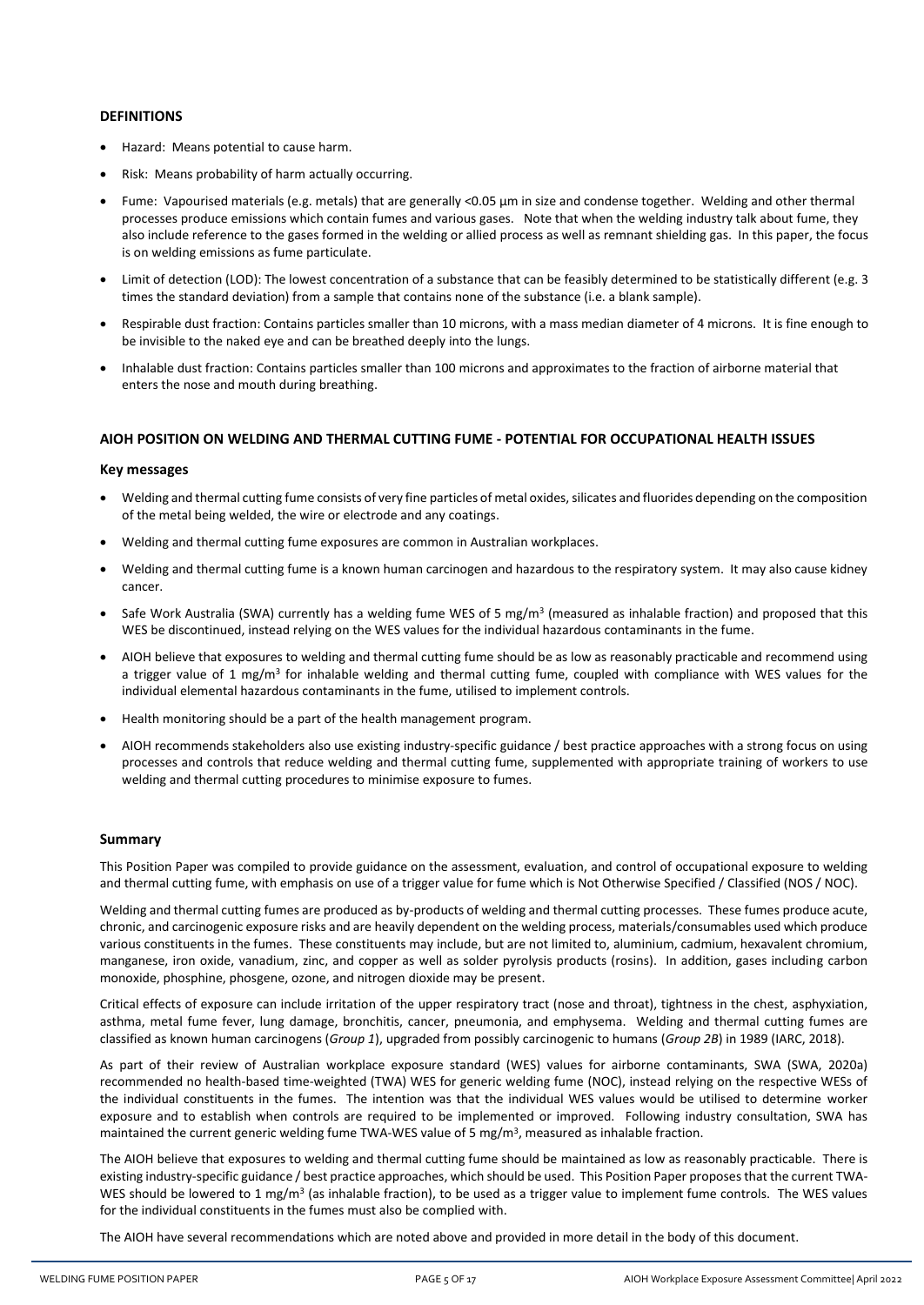## <span id="page-5-0"></span>**1. Background**

The welding and thermal cutting of metals and alloys are well established processes where the associated health and safety hazards and their controls are well understood, if not always fully implemented. Welders are potentially exposed to metal fume and gases, ultraviolet radiation, noise, electric shock, burns and other hazards. Publications by [Weld Australia](https://weldaustralia.com.au/solutions/technical-resource-centre/) (2020), Safe Work Australia (SWA, 2020b) and the NSW Department of Primary Industries (NSW DPI, 2003) provide details of the health and safety hazards of welding and thermal cutting and appropriate controls. This Position Paper focusses on the airborne contaminant hazards, principally the volatilised fume.

The recent re-classification of all welding fume as a known human carcinogen (*Class 1* Carcinogen) (IARC, 2018) has focused more attention on the control of airborne welding fume in the workplace.

Safe Work Australia (SWA, 2020a) recommended to remove the single health-based time-weighted average (TWA) workplace exposure standard (WES) for welding fume (NOC). They had suggested the withdrawal of the current TWA-WES of 5 mg/m<sup>3</sup>, as part of their <u>review</u> [of WESs](https://engage.swa.gov.au/workplace-exposure-standards-review) for airborne contaminants. Instead, they recommended that the respective WESs of the individual constituents in the fumes be used to determine worker exposure. This is consistent with the recommendation from the American Conference of Governmental Industrial Hygienists (ACGIH®). However, following industry consultation SWA has decided to maintain the current TWA-WES value of 5 mg/m<sup>3</sup> pending further research.

It is essential that the individual WESs for welding and thermal cutting fume constituents (e.g. chromium VI, manganese, etc) are both health-based using realistic toxicological data, and measurable.

## <span id="page-5-1"></span>**2. The different welding and thermal cutting processes**

Welding is the process of joining metals through coalescence, by high heat or pressure or both (SWA, 2020b; American Welding Society, 2010). Approximately 80 different types of welding and allied processes for commercial use have been identified. However, the main types of welding include:

- Manual metal arc welding (MMA or MMAW), also known as shielded metal arc welding (SMAW) in the USA, flux shielded arc welding or stick welding
- Gas metal arc welding (GMAW), sometimes referred to by its subtypes metal inert gas (MIG) welding or metal active gas (MAG) welding, depending on the shielding gas used. MAG welding is an ISO/European term used for GMAW welding where the shield gas is active, usually an argon-based mix containing  $CO<sub>2</sub>$  and/or small addition of oxygen. It is colloquially (and incorrectly) referred to as "MIG" in Australia by many welders. MIG is GMAW welding with an inert shielding gas such as argon (Bruce Cannon, Weld Australia, pers com)
- Tungsten-inert gas (TIG) or gas tungsten arc welding (GTAW)
- Flux-cored arc welding (FCAW), including self-shielded, and gas shielded variants
- Friction welding
- Spot (resistance) welding, and
- Plasma arc welding (PAW).

Brazing and 'silver' soldering is also included.

Cutting and gouging methods include gas (oxy fuel) cutting, air-carbon arc gouging<sup>1</sup>, oxygen lance, laser cutting, spark erosion and plasma. Plasma and oxy-fuel are the two most common thermal cutting processes.

## <span id="page-5-2"></span>**3. What are welding and thermal cutting fumes?**

Particulates generated during welding and thermal cutting are very small. In general, they have a diameter of less than 1 µm (in most cases < 0.1 µm; termed ultrafine particles), therefore they are respirable and called "welding fume". Besides individual particles, chains and agglomerates are also formed by coagulation (Spiegel-Ciobanu *et al*, 2020) when the fume is generated. While all welding and thermal cutting processes generate fume, the plume may not be visible to the welder, or with some processes, the observer (Weld Australia, 2021).

Welding and thermal cutting processes generate a variety of hazardous substances that can be absorbed by the human body (GMBl, 2020; Spiegel-Ciobanu *et al*, 2020). The composition of the substances being welded or cut, including coating and/or surface contaminants (e.g. greases, oils etc), the type of welding (e.g. filler metal & flux) and the way they are conducted can all play a role in the types and composition of airborne volatiles produced. Much of the materials in the welding fume come from the consumable electrode (Weld Australia, 2021).

Particulates are produced only in the immediate vicinity of the heat source. They are largely confined to the plume of heated gases which rises from the weld zone (Weld Australia, 2021), but can accumulate in poorly ventilated areas. While fumes derived from metals or their compounds mostly occur as oxides, the chemical properties of welding fumes can be quite complex (Table 1).

 $1$  Air-carbon arc gouging produces extremely high levels of fume and noise, as well as carbon monoxide (David Hamilton, pers com).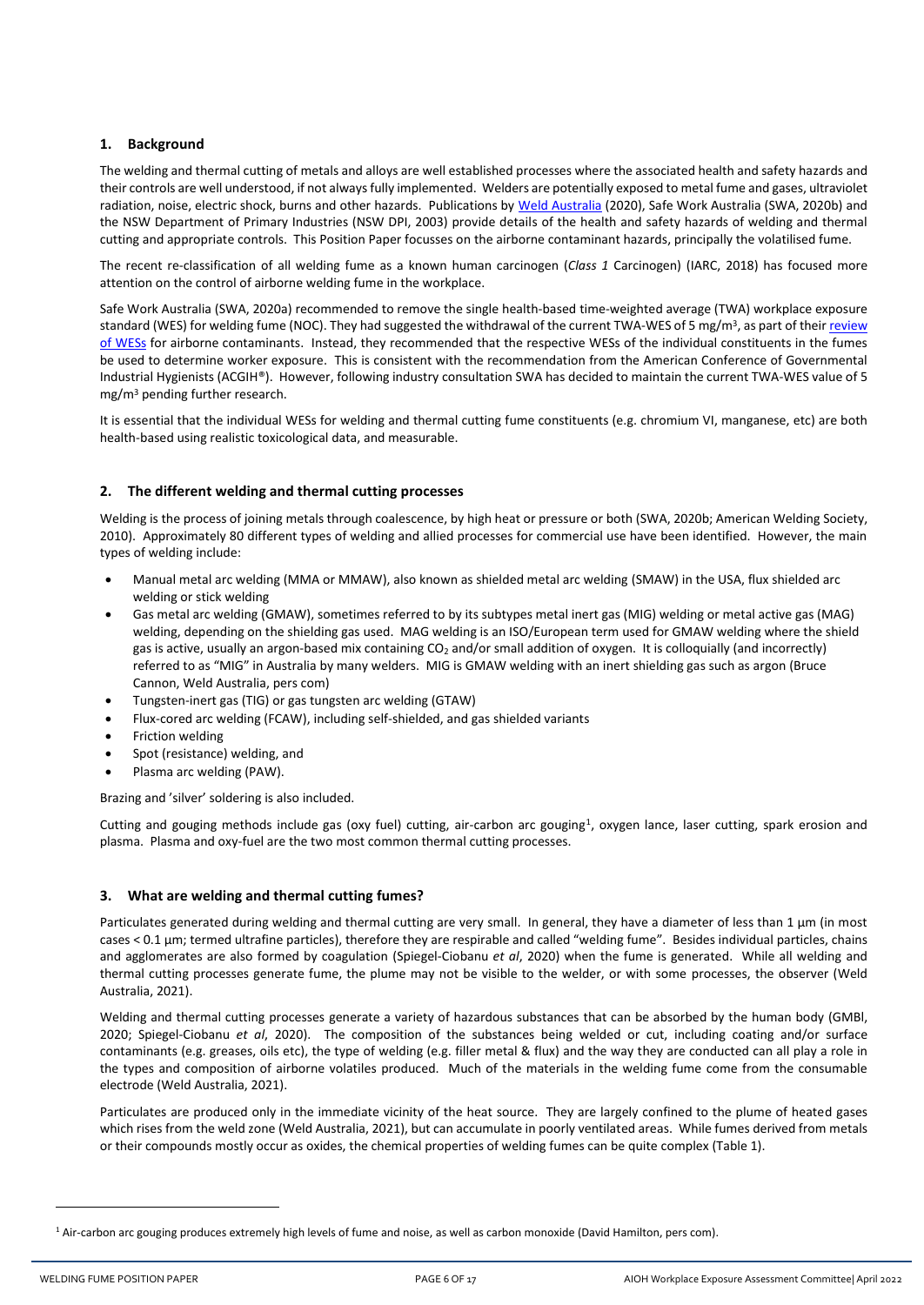| Table 1: Chemical properties of welding fume for some different metals (Weld Australia, 2021) |
|-----------------------------------------------------------------------------------------------|
|-----------------------------------------------------------------------------------------------|

| Metal Type                       | <b>Fume May Contain</b>                                                   | But May Also Occasionally Contain                                                            |
|----------------------------------|---------------------------------------------------------------------------|----------------------------------------------------------------------------------------------|
| Mild steel                       | iron, carbon, manganese, silicon <sup>2</sup> & aluminium                 | nickel, chromium, molybdenum, niobium, vanadium<br>& boron                                   |
| Stainless steels                 | iron, chromium & nickel                                                   | molybdenum, manganese, titanium & other<br>elements                                          |
| Aluminium                        | aluminium, silicon, iron, copper, manganese,<br>chromium, zinc & titanium | • gallium, vanadium and/or boron in wrought alloys;<br>&<br>• tin and/or lead in cast alloys |
| Copper, bronze &<br>brass alloys | copper, zinc, nickel, aluminium, tin, lead, silicon<br>& iron             | manganese, tellurium, sulphur, chromium,<br>cadmium, beryllium, silver & cobalt              |

## <span id="page-6-0"></span>**4. How do we measure it?**

The measurement of fume typically requires occupational hygiene skills to sample the air in the beathing zone of the welder over several hours, with laboratory analysis of the fume particles collected. The Australian Standard 3853.1 (2006) '*Health and safety in welding and allied processes – Sampling of airborne particles and gases in the operator's breathing zone – Sampling of airborne particles*' describes the determination of personal exposure to welding fume and other airborne contaminants generated by welding related operations. Whilst the particle size range can be less than 1 µm, sampling airborne fumes generated from welding or thermal cutting processes requires the collection of the inhalable fraction of the aerosol as per AS 3640 (2009). This is followed by laboratory analysis of those constituents in the captured particulate deemed to be hazardous by an exposure risk assessment process.

The exposure risk assessment process for identifying hazardous constituents should apply the information in Table 1 and Attachment 2 of this document, in addition to information obtained from the Safety Data Sheet (SDS) for the metal type and for any coatings on surfaces being welded or cut, welding rods or other consumables used. The analysis of the mass of fume and the hazardous constituents shall be conducted by a NATA laboratory specifically accredited for the analysis and the results reported on NATA endorsed test certificates (refer to Section 10 for further specifics).

Air monitoring is employed to help confirm that the control measures in use are working correctly or to provide information to assess health risk. Also, health risk relative to guidance values relating to the need for controls and health monitoring should be determined by a Certified Occupational Hygienist (COH®).

The assessment of the potential for adverse health effects due to welding fume (NOC) and its various components(Attachment 1) should be performed by comparing personal exposures in the workplace to an 8-hour TWA-WES, as provided by Safe Work Australia (SWA). In addition, the investigation will also need to consider other factors that can influence exposure on the day, such as the production rate setting the amount of welding work needed, location of the task (e.g. in a designated bay, building or outside environments), presence of any ventilation (e.g. local extraction ventilation), and other ambient particulate exposures or dusty tasks conducted adjacent to the worker.

According to Breathe Freely Australia, *[Monitoring Exposure to Welding Fume](https://www.breathefreelyaustralia.org.au/wp-content/uploads/2019/06/Monitoring-exposure-to-welding-fume.pdf)*, it is wise to conduct air monitoring when:

- Welding coated material, e.g. galvanised steel
- Using metals which have low exposure limits, such as nickel and chromium
- Fume is observed in the air coming away from the welding process<sup>3</sup>
- Fume is observed which is not being captured by the existing extraction
- There are concerns about the performance of the existing control measures, or
- You want to gather information which will help specify further control measures.

Note that Work Health and Safety Regulations state that air monitoring must be undertaken where there is uncertainty of potential exposures to welders.

When conducting personal air sampling of welding fume, it is preferable to have the sample head inside the welding helmet<sup>4</sup> to better determine operator exposures, although outside of any worn respirator. The sampling can be conducted with a conventional IOM inhalable particulate sampler head, but in most circumstances, it is cumbersome for the welding operator. Measured exposures for

<sup>&</sup>lt;sup>2</sup> Note: this silicon is not crystalline silica or quartz. It is amorphous silica.

<sup>3</sup> Note that where there is no visible plume it does not necessarily mean that there is no hazard, therefore workers must be adequately protected (Section 8).

<sup>4</sup> Note that sampling inside of powered air-purifying respirators (PAPRs) is not recommended due to problems with sampler efficiencies. Lehnert *et al* (2012) noted though that measurements of welding particles are often below the LOD inside PAPRs.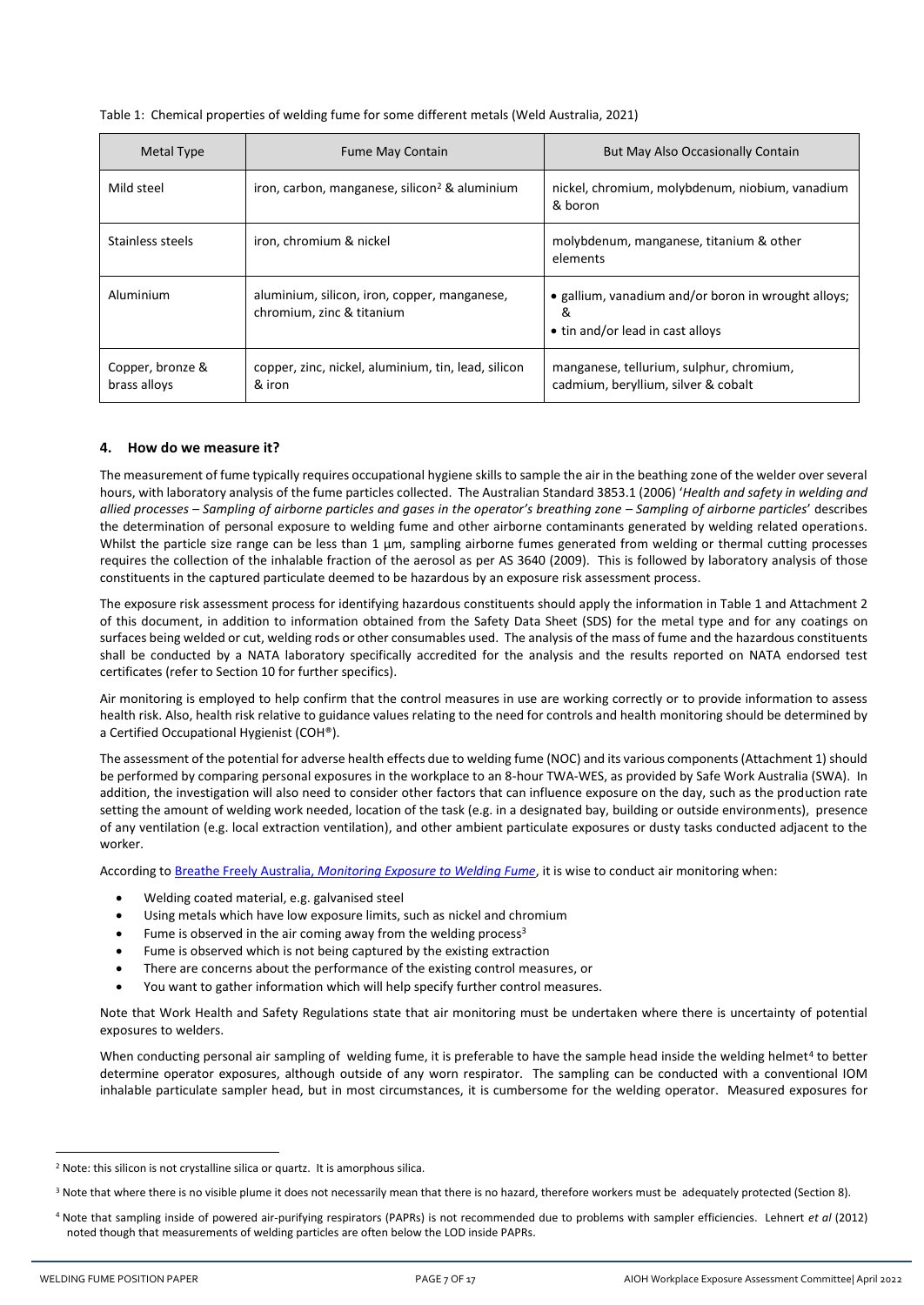welders can be confusing, as they may be taken inside or outside the welder's helmet. In the latter case, the measured levels will be higher but not actually represent the true exposure.

SKC provide a '[Face Level Sampling Headset](https://skcltd.com/face-level-sampling.html)' (225-6201 Mini-Sampler), specifically designed for sampling within the breathing zone behind protective face shields. The headset-mounted mini sampler is said to be user friendly, easy to adjust individually, does not disturb the welder during sampling and allows sampling inside the personal protective equipment. The headset mounting arrangement improves personal sampling as it maintains the sampler close to the nose/mouth during the whole sampling period. However, practical experience suggests use of the headset and mini sampler is not necessarily straight forward.<sup>5</sup>

A study by Lidén and Surakka (2009) shows that the developed headset-mounted mini sampler is suitable for assessing exposure to manganese in welding aerosol. It meets BS EN ISO 10882-1:2011 - *Health Safety in Welding and Allied Processes: Sampling of Airborne Particles*.

It is important to remember that a full-shift personal sample will include the contribution of general workplace dust in addition to the emissions generated by the welding or thermal cutting process. The source and composition of the other workplace dust should also be understood. Furthermore, exposure measurements for individual welders can be highly variable due to the range of welding tasks and types, in conjunction with other factors within the work environment.

To determine efficacy of controls, representative welding duties need to be measured, with close observation. That is, task-based sampling should be undertaken, noting the welding conditions and controls. For this type of monitoring, the use of a real-time aerosol monitor is recommended. While such measurements may not be accurate, real-time monitoring rapidly demonstrates differences in exposures and can help the welders to appreciate how they can influence exposures during their welding/thermal cutting tasks.

#### <span id="page-7-0"></span>**5. Hazards associated with welding fumes**

It is well documented that volatilised fumes and gases generated during the welding and thermal cutting processes can have adverse health effects on workers when inhaled.

Critical effects of exposure to welding fumes can include irritation of the upper respiratory tract (nose and throat), tightness in the chest, asphyxiation, asthma, metal fume fever, lung damage, bronchitis, cancer, pneumonia, and emphysema (SWA, 2020a & b). A detailed list of health effects of several of the individual particulate constituents of welding fume is presented in Attachment 1.<sup>6</sup> The International Institute of Welding (IIW) publication 'Hazardous Substances in Welding and Allied Processes' (Spiegel-Ciobanu *et al*, 2020) compiles the current knowledge on practically all hazardous substances in welding, soldering, brazing, and other allied processes that are relevant from a health and safety aspect. It provides information on process-dependent emission data and general information on health hazards and possible health effects of particles, gases, and their possible constituents.

In May 2017 the International Agency for Research on Cancer (IARC, 2018) reclassified welding fume from Group 2B "possibly carcinogenic to humans" to Group 1 "carcinogenic to humans".<sup>7</sup> The reclassification came following sufficient evidence that welding fumes cause lung cancer in humans, based primarily on the available epidemiological literature. These studies did not show that the cancer risk differed between mild steel and stainless-steel welding but were related to the total welding aerosol (i.e. fume). There was also a positive association observed with cancer of the kidney, although not all findings were statistically significant, most studies had only a few exposed cases, and there was little evidence of an exposure-effect relationship.

In the past, there has been particular concern about the potential cancer risks from welding stainless steel because of possible exposure to hexavalent chromium (Cr VI) and nickel, both known lung carcinogens, and tighter levels of control have often been advocated in these circumstances.

Welding fume exposure (median PM<sub>2.5</sub> concentration of 1.66 mg/m<sup>3</sup>) was found to induce acute systemic inflammation in welders (Kim *et al*, 2005). In addition, chronic exposure to welding fume is associated with a decrease in pulmonary function and welders have an increased risk of chronic obstructive pulmonary disease (COPD), asthma and chronic bronchitis (Koh *et al*, 2015; IARC, 2018; Spiegel-Ciobanu *et al*, 2020).

Exposure to fine particles (respirable and nanoparticles) present in welding fume may also be associated with cardiovascular disease. IARC (2018) note that cardiac arrhythmias, myocardial ischemia, and atherosclerosis have been reported and epidemiological studies of male welders showed increased risk of cardiovascular disease, including hypertension. Taj *et al* (2021) found that exposure to welding fumes at low-to-moderate levels was associated with increased blood pressure.

<sup>&</sup>lt;sup>5</sup> For example, when fitting the device to the welder, comfort, and ability for the welder to conduct their welding tasks still needs to be considered. Other considerations with the sampler include potential for cross-threading of the retaining ring and sampling body and its potential for the assembled head to become loose; use of a laboratory that is NATA accredited for analysis of the specific filters required to be used in the mini-sampler; and using a sample pump that is able to handle the recommended flow rate and back pressure produced as the sample collects on the filter (Kerry McDougall, pers comm).

<sup>&</sup>lt;sup>6</sup> Note that this attachment only mentions particulate constituents. There may also be gases present, including carbon monoxide, phosphine, phosgene, ozone, and nitrogen dioxide.

<sup>&</sup>lt;sup>7</sup> IARC incorrectly refer to thermal cutting fume as welding fume. In their discussion on thermal welding processes such as flame (oxy-acetylene) welding, it is acknowledged by the international welding fraternity that they should be referring to thermal cutting, as copious fume is produced in thermal cutting, but flame welding produces minimal (if any) fume. Note too that thermal cutting includes plasma cutting which produces fume similar to arc welding (Bruce Cannon, Weld Australia, pers com).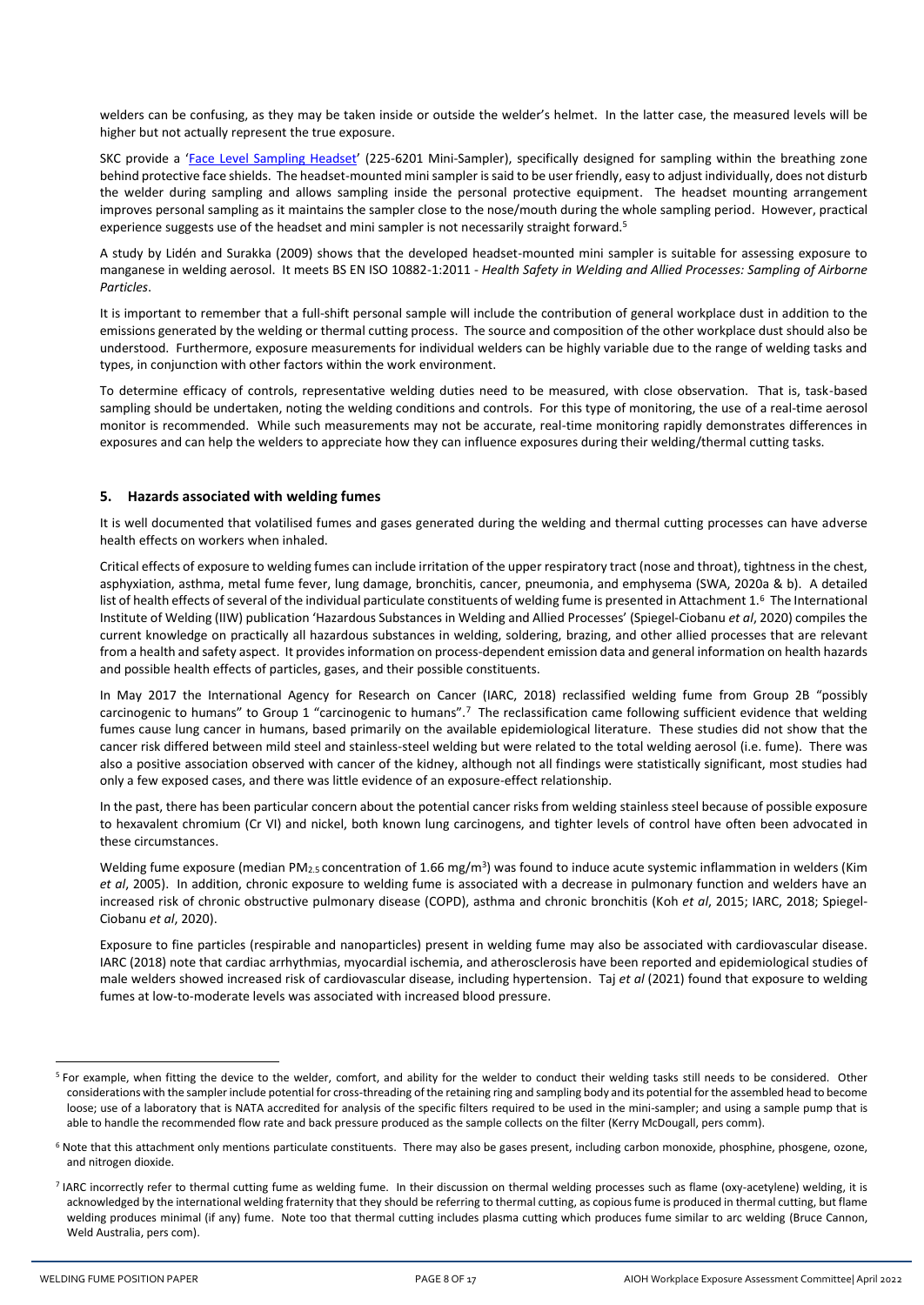There is also consistent evidence that welders die more often of pneumonia, especially lobar pneumonia, are hospitalised more often for lobar and pneumococcal pneumonia, and more often develop invasive pneumococcal disease (Palmer & Cosgrove, 2013).

#### <span id="page-8-0"></span>**6. Potential for exposure**

The nature and severity of risks will depend on various factors, including the (SWA, 2020b):

- The type of welding process being used, including electrodes
- Properties of the materials being welded
- Surface coating of the items being welded (for example whether they contain lead or other toxic materials)
- Condition of the welding equipment
- Conditions under which welding is carried out (e.g. working in confined spaces), and
- Skills, competence, and experience of the welder.

Lehnert *et al* (2012) carried out personal sampling of respirable and inhalable particles in the breathing zone of 241 welders. Median mass concentrations were 2.5 mg/m<sup>3</sup> for inhalable and 1.3 mg/m<sup>3</sup> for respirable particles when excluding 26 users of powered airpurifying respirators (PAPRs). The concentrations of respirable fume from personal measurements ranged from measurements less than the limit of detection (<LOD) up to 21.5 mg/m<sup>3</sup>. Mass concentrations were highest when gas-shielded flux-cored arc welding (FCAW) was applied (median of inhalable particles: 11.6 mg/m<sup>3</sup>). Measurements of particles were frequently below the LOD, especially inside PAPRs or during TIG welding. Concentrations were mainly predicted by the welding process and were significantly higher when local exhaust ventilation (LEV) was inefficiently used or when welding was performed in confined spaces.

Kendzia *et al* (2019) estimated inhalable and respirable welding fume exposure concentrations from the German database MEGA (compiled between 1983 & 2016). They found that the inhalable concentrations were approximately twice the respirable concentrations, with medians of 3 mg/m<sup>3</sup> (inter-quartile range: 1.2 - 7.0 mg/m<sup>3</sup>) and 1.5 mg/m<sup>3</sup> (inter-quartile range: < LOD - 3.8 mg/m<sup>3</sup>), respectively. The adjusted geometric means of FCAW, MIG and MAG welding, MMA welding and torch cutting ranged from 0.9 to 2.2 mg/m<sup>3</sup> for respirable welding fumes and from 2.3 to 4.7 mg/m<sup>3</sup> for inhalable fumes. In both particle-size fractions, geometric means were between 0.1 and 0.9 mg/m<sup>3</sup> when performing TIG, autogeneous<sup>8</sup>, resistance, laser, and plasma welding or spraying.

The different types of welding / thermal cutting evolve different levels of fume. Level of evolved fumes, from highest to lowest, is said to be as follows (adapted from WorkSafe NZ, 2016 & [Cancer Council\)](https://www.cancer.org.au/cancer-information/causes-and-prevention/workplace-cancer/welding):

- Arc air gouging
- Flux core (FCAW)<sup>9</sup>
- Manual metal arc welding (MMAW)
- Metal active gas (MAG)
- Flame cutting
- MIG
- Plasma cutting
- TIG
- Laser cutting
- Resistance and friction welding
- Submerged arc

More detail on evolved fume levels due to welding process, consumable and parent material composition is provided in Attachment 2.

In a survey of airborne metal exposures to welders, metalworkers, and bystanders in small fabrication shops using FCAW only, Insley *et al* (2019) found that of the 21 individual metals analysed for, only 8 were frequently detected. Exceedance fractions were less than 5% for all metals, except for manganese and iron oxide. Typical operations in the fabrication shops included metal cutting, bending, shaping, riveting, welding, grinding, buffing, chipping, machining, milling, turning, fastening, and engraving. The total particulate geometric mean



<sup>8</sup> Autogenous welding is a form of fusion welding without the addition of filler material. For example, autogenous Gas Tungsten Arc Welding (GTAW) or Tungsten inert gas (TIG) welding uses a non-consumable electrode to melt the parent material without the use of a filler rod.

<sup>9</sup> There are two main variants of this process - self shielded, which generates copious fume to protect the weld pool, and gas-shielded. Both are high productivity processes hence can generate much fume, but self-shielded is the worst (Bruce Cannon, Weld Australia, pers com).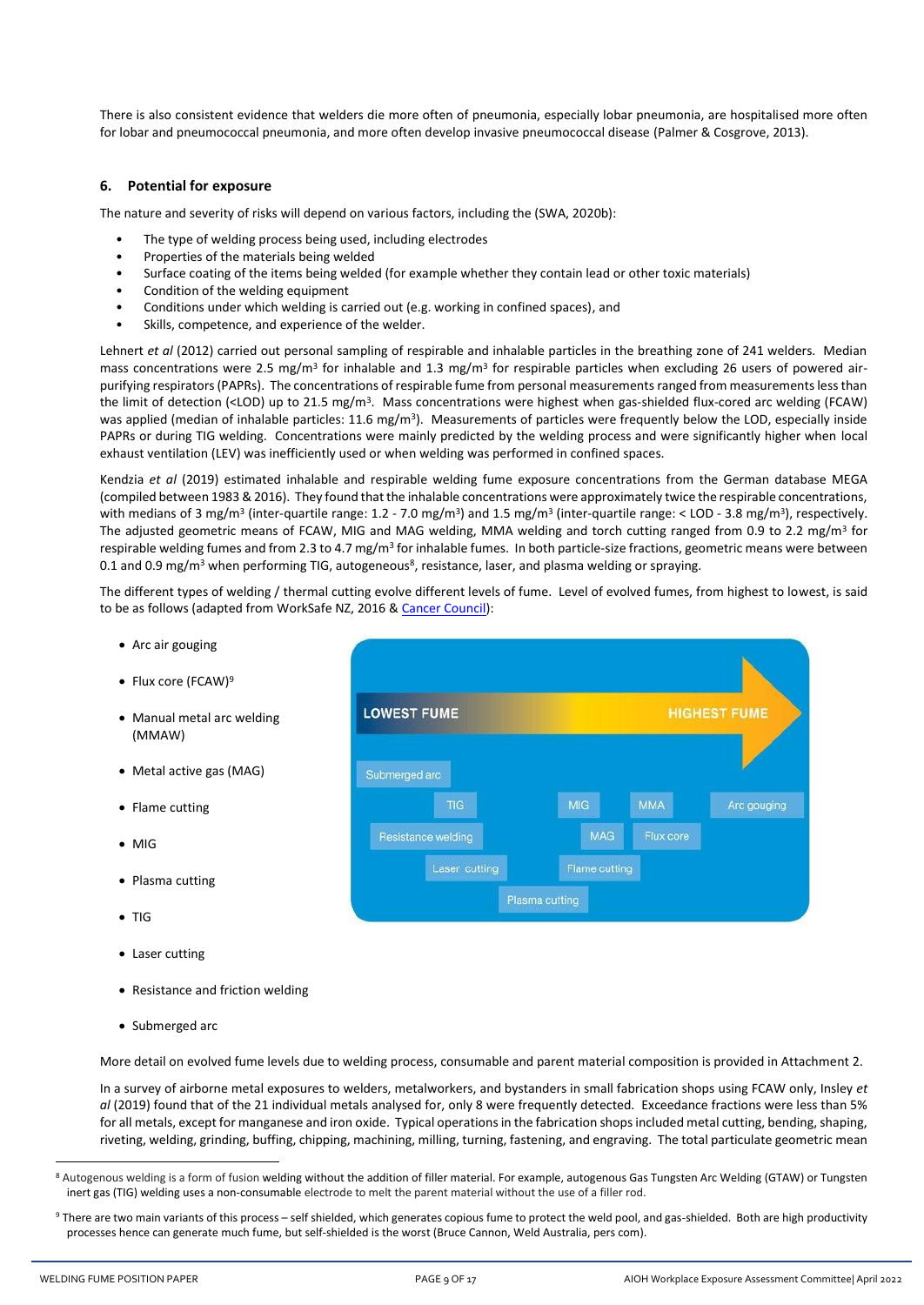concentration collected by area sampling near the welding processes was 0.24 mg/m<sup>3</sup>. However, due to work environment factors such as fume dispersion, number of welders within the space and general ventilation, fume may also be an issue for bystanders.

Bémer *et al* (2010) characterised the ultrafine aerosol emitted by thermal spraying of metals (zinc, zinc/aluminium & aluminium) using flame and electric arc processes. They found that ultrafine particle (80 - 95% of number distribution <100 nm) emission rates produced by the electric arc process are very high, the largest values being recorded during spraying of pure aluminium. Brand *et al* (2013) found that welding processes with high mass emission rates (MMAW, MAG welding, MIG welding, MIG brazing, and laser welding) show mainly agglomerated particles with diameters above 100 nm and only few particles in the size range below 50 nm (10 to 15%). Welding processes with low mass emission rates (TIG welding and resistance spot welding) emit predominantly ultrafine particles with diameters well below 100 nm, which can be more toxic. They suggested that this finding can be explained by considerably faster agglomeration processes in welding processes with high mass emission rates. Such high particle emissions require careful consideration and possible rethinking of currently implemented protection measures (Section 8).

#### <span id="page-9-0"></span>**7. Risk of health effects**

There is a very large cohort of workers who are potentially regularly exposed to welding fume and welding fume exposure contributes significantly to work-related burden of disease and injury (IARC, 2018).

The toxicity of fumes will vary with the type and quantity of material volatilised. The WES of a hazardous substance is indicative of its toxicity, but not definitive. Depending on the components and size of the fume generated, the particles may be absorbed into the bloodstream via the upper respiratory tract, or travel to the lower gas-exchange regions of the lungs.

Attachment 1 provides a list of hazardous welding / thermal cutting airborne contaminants and their WESs, as well as target health effects. In non-ventilated laboratory tests, most welding processes result in a breathing zone concentration greater than the current exposure standard (Weld Australia, 2021). However, when assessing full shift personal exposures where welding and thermal cutting only occur intermittently, it is possible that exposure concentrations will be less than the exposure standard, being diluted by other workplace exposures.

A meta-analysis of case-control and cohort studies on welding or exposure to welding fumes and risk of lung cancer supported the conclusion that exposure to welding fumes increases the risk of lung cancer, regardless of the type of steel welded, the welding method, and independent of exposure to asbestos or tobacco smoking (Honaryar *et al*, 2019). Welders had a meta-relative risk of lung cancer of between 1.17 and 1.87 when compared with those who have never welded or been exposed to welding fume. In addition, increased risks persist regardless of exposure time or occupational setting, and the risk increases with years of employment as a welder. However, this meta-analysis did not provide estimates for lung cancer risk by quantitative level of exposure to welding fumes. Similarly, IARC (2018) noted for the lung cancer studies used, that exposure effects were not consistent across studies and there was difficulty in quantifying exposure to welding fumes retrospectively, particularly for those relying on self-reporting by respondents.

Cherrie and Levi (2020) note that lung cancer risks were observable at very low exposure levels of inhalable welding fume; below 1 mg/m<sup>3</sup> and perhaps as low as 0.1 mg/m<sup>3</sup>, averaged over a working lifetime. They suggest that due to the carcinogenicity of welding fume (and several of its constituents), a precautionary approach is needed to control welding fume exposures to the lowest levels practicable.

Harris (2019) noted that we are challenged by the fact that not all welding fume is the same. The IARC (2018) Group 1 carcinogenic potential of welding fume does not address the possible differences in carcinogenicity that may be exhibited by differing combinations of the metals and welding or thermal cutting processes involved. He discussed two possible approaches to deriving an exposure limit for welding fume: the additive formula model, and the aggregate undifferentiated fume model, preferring the latter. The total undifferentiated aggregate fume model was preferred as it involved: a single sample medium, and a single occupational exposure limit (OEL) for each common combination of consumable and process.

Note that just because a welding process has a low mass emission rate does not mean that it is necessarily less toxic than a high mass emission rate process (Section 6).

A consideration of the AIOH (2016) trigger values for Dust (NOS) of 5 mg/m<sup>3</sup> for the inhalable fraction and 1 mg/m<sup>3</sup> for the respirable fraction, may provide some guidance for a welding fume limit value. The following limitations however need to be considered regarding the Dust (NOS) trigger values:

- They are based on reducing the risk of COPD only, not other lung and cardiovascular diseases
- They relate to exposure to insoluble particulate whilst welding fume can be a mixture of soluble metal complexes and insoluble metal and non-metal particulate, all of which contribute to toxicity, and
- The value for respirable particulate does not account for a potentially high exposure to nanoparticles (exposure to which vary depending on the type of welding process). These do not contribute significantly to the mass of the respirable fume but are potentially associated with an increase in oxidative stress and lung inflammatory response due to their large surface area/volume ratio and composition.

Taj *et al* (2021) suggest that an OEL value of less than 2.5 mg/m<sup>3</sup> (as the respirable fraction) is needed to protect cardiovascular health of workers. Median respirable dust concentrations, adjusted for respiratory protection, of the welders in this six-year longitudinal study were 0.5 to 0.7 mg/m<sup>3</sup>.

As noted by SWA (2020a) though, "Given the significant composition variability in welding fumes, a gravimetrically determined WES that can adequately protect workers cannot be determined."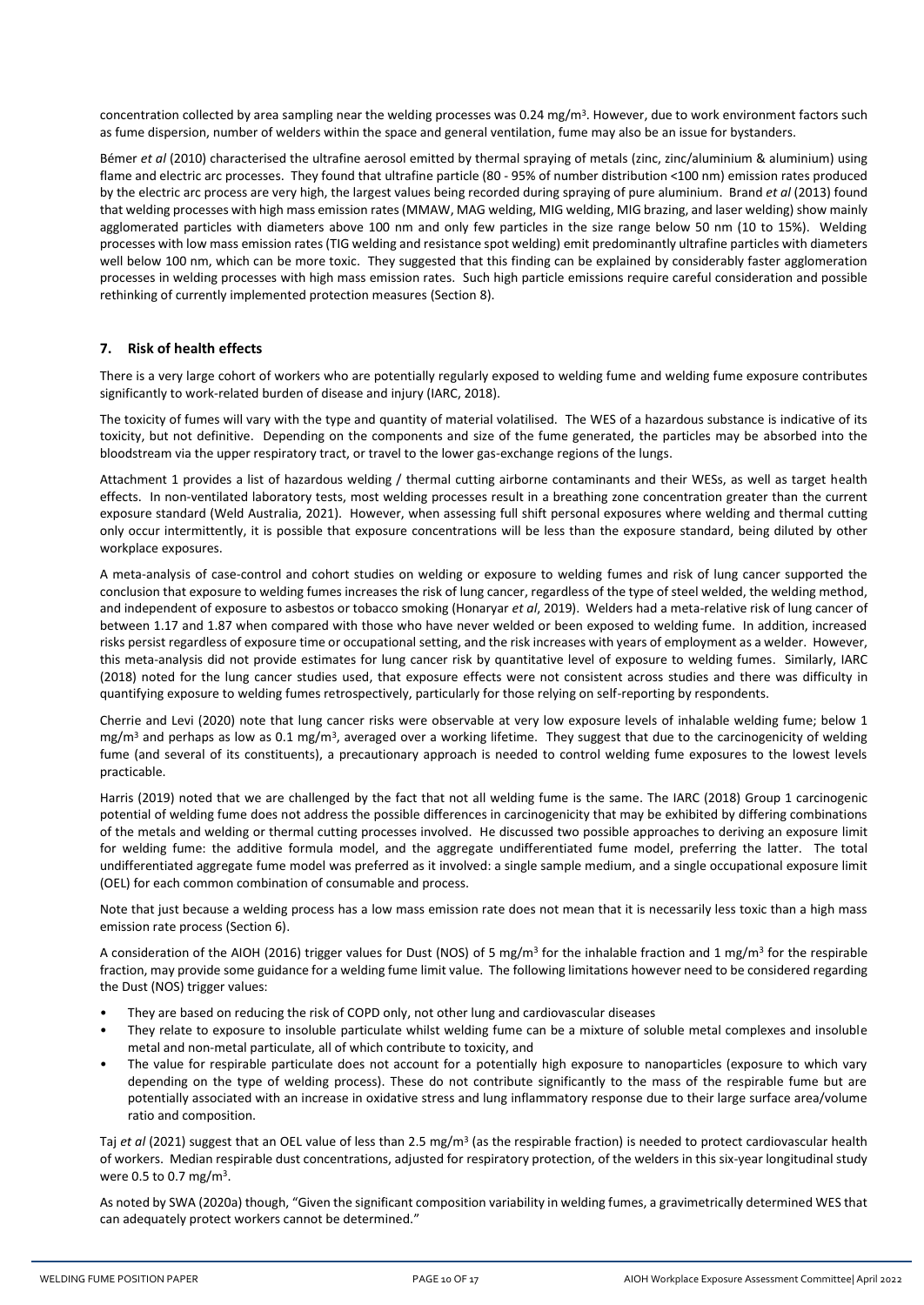## <span id="page-10-0"></span>**8. Available controls**

Controls should focus on prevention of exposure with priority given to the higher order controlsin the hierarchy of controls. It is essential that the general ventilation of the workplace is adequate to prevent the accumulation of hazardous airborne contaminants from welding and thermal cutting processes. Where local extraction ventilation is used it must not negatively impact on the quality and integrity of the weld. Usually, a combination of control methods may be required to minimise the welder's exposure to fume.

It is also essential that workers who conduct welding and thermal cutting processes understand the associated health hazards and are trained in using the controls effectively. Using the hierarchy of controls in the order of their effectiveness, occupational exposure to welding fumes can be controlled by:

- Elimination of the need to weld or cut (e.g. use of pre-cast components or extruded shapes)
- Substitution with a safer (lower fume) alternative process or consumables
- Efficient containment and ventilation of processes (e.g. use of local exhaust ventilation) or fume capture using on-tool extraction (where feasible) with the aim to capture the fume close to the source of generation.
- Forced ventilation (e.g. via use of pedestal fans) may be utilised providing the fume is not directed at other workers). Fans may also provide some thermal comfort to workers
- Consideration of discharge locations not posing risk to neighbouring work parties who may not be utilising controls used by the welder themselves
- The provision of regular education and training in health effects caused by welding and how welders can protect themselves
- Consideration or assessment of the need to implement health monitoring
- Ready access and correct use of personal respiratory protective equipment (e.g. PAPR fitted with P2 filters, fit tested negative pressure respirators), selected, used and maintained as per AS/NZS 1715 (2009)
- Administrative controls, including inspection and maintenance of controls such that they are fit for purpose, and restricted access to areas where the welding or thermal processes are conducted, and
- A suitable location to store and clean used personal protective equipment.

Safe welding (and thermal cutting) practices are described in various government publications, such as the Safe Work Australia (SWA, 2020b) Code of Practice for '[Welding Processes](https://www.safework.nsw.gov.au/__data/assets/pdf_file/0014/52160/Welding-processes-COP.pdf)' and the NSW Department of Primary Industries (NSW DPI, 2003) 'Guideline for Safe [Cutting and Welding at Mines](https://www.resourcesregulator.nsw.gov.au/__data/assets/pdf_file/0008/419462/MDG-25.pdf)'.

[Breathe Freely Australia](https://www.breathefreelyaustralia.org.au/welding/) also provides good resources for implementing controls for welding fume exposures. A key resource is the Weld Australia (2021) publication '[Fume Minimisation Guidelines: Welding, Cutting, Brazing & Soldering](https://portal.weldaustralia.com.au/resources/product-details/?id=cb4b7919-4325-eb11-a813-000d3ad25b79)'. As detailed in this document, key control methods are:

- Where practicable, remove the welder from the source of the fume by mechanising or automating the welding process
- In conformance with Weld Australia's Fume minimisation guidelines, arrange the work piece so that the welder's head is not in the plume
- Do not expect a light cross-draught in the vicinity of the welder's face to reliably remove the fume from the welder's breathing zone. Whilst mechanically assisted ventilation (e.g. a fan) can be utilised, cross draughts sufficient to disperse fume may cause weld quality issues. Other fume management equipment such as fume extractors (e.g. fixed, downdraft or portable) may be required
- Utilise personal protective equipment such as respirators (e.g. P2) and air-fed helmets if alternative methods of fume control are not reasonably practicable, and
- A combination of fume control methods that includes the use of personal protective equipment (e.g. PAPR, air-fed helmets, etc) may be necessary to minimise the welder's exposure to weld fume.

Keane *et al* (2014) found that although no single process is the best for minimising fume emissions and costs while satisfying the weld requirements, there are several processes that can minimise emissions. Fume emission rates per gram of electrode consumed were highest for MMAW (~13mg fume per g electrode) and lowest for GMAW processes such as pulsed spray (~1.5mg/g) and Cold Metal Transfer™ (CMT ~1mg/g).<sup>10</sup> Manganese emission rates per gram of electrode consumed ranged from 0.45 mg/g (MMAW) to 0.08mg/g (CMT). Nickel emission rates were generally low and ranged from ~0.09 (GMAW short circuit) to 0.004mg/g (CMT). Iron emission rates ranged from 3.7 (spray-mode GMAW) to 0.49 mg/g (CMT). More detail on fume emission rates and controls are provided in the German publication 'Technical Rule for Hazardous Substances (TRGS) 528: Welding work' (GMBl, 2020).

# <span id="page-10-1"></span>**9. Current exposure standards**

Only some of the Western world has set a TWA exposure limit for welding fume (NOS / NOC), of between 1 and 5 mg/m<sup>3</sup>, either as the inhalable or the respirable fraction, as per the <u>Gestis database</u> for international limit values, with most (79%) set at 5 mg/m<sup>3</sup> (inhalable fraction). The adoption of a 5 mg/m<sup>3</sup> limit value in most jurisdictions was based on the old ACGIH® TLV® at the time, which was established to protect workers against a significantly increased risk of metal fume fever. The current Australian WES for welding fume (NOS as inhalable fraction) is a TWA value of 5 mg/m<sup>3</sup> .

<sup>&</sup>lt;sup>10</sup> CMT is a proprietary version of waveform-controlled welding, in this case waveform-controlled dip mode. SST is another variant and there are other proprietary variations on this (Bruce Cannon, Weld Australia, pers com).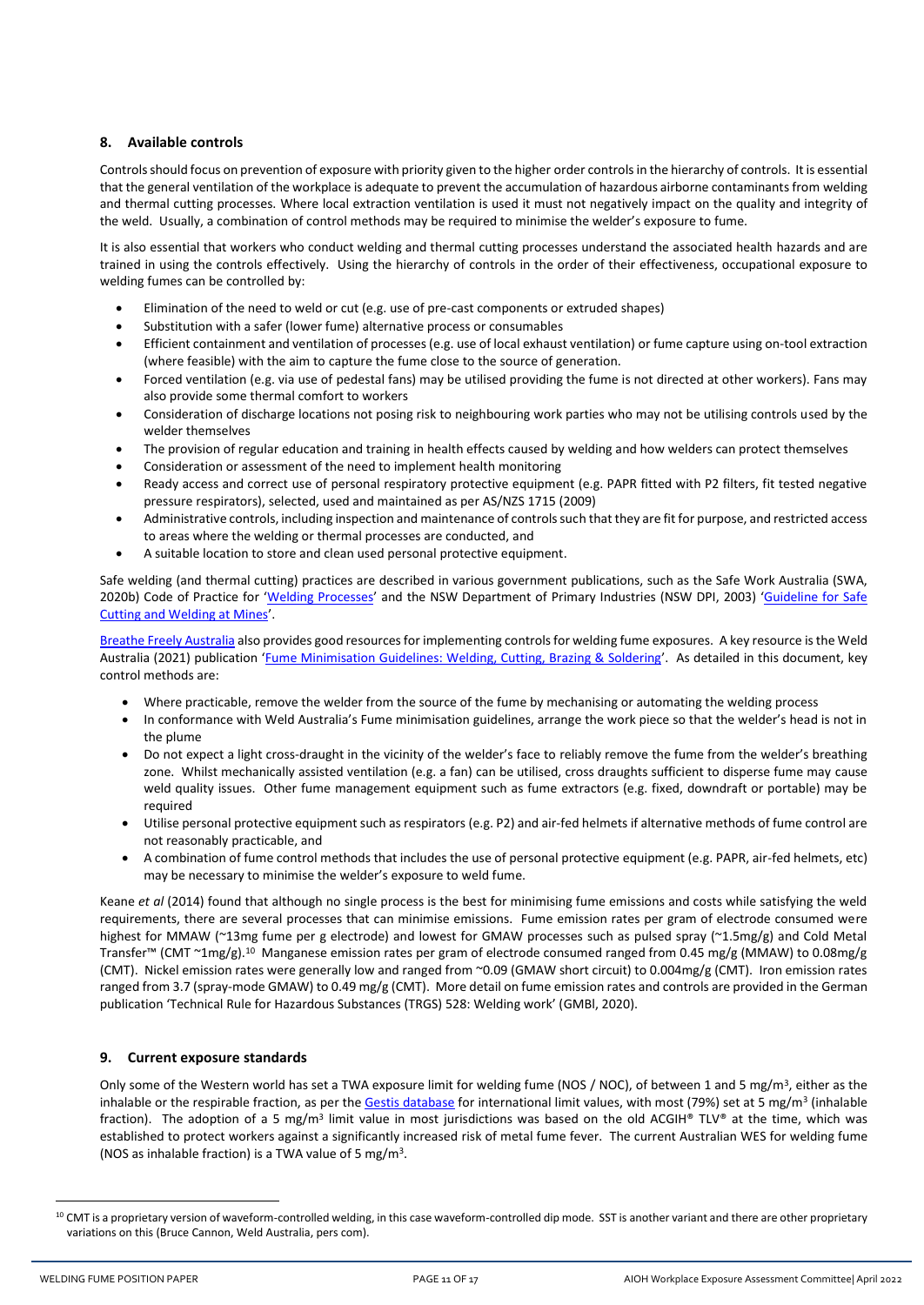In Germany, the exposure limit and regulation for general dust or non-specified welding fume (where no other specific exposure limit exists for that substance) is 1.25 mg/m<sup>3</sup> as the respirable fraction (GMBI, 2020), based on the TRGS 900 Exposure Limits. This exposure limit is based on preventing chronic, particle-related inflammatory processes in the lungs (BAuA, 2014). In the Netherlands the healthbased exposure limit for welding fume is 1 mg/m<sup>3</sup>, applicable to 'inert' welding fume particles not containing toxic metals such as chromium and nickel (DECOS, 1993). It was based on total particulate collected, where a safety factor was applied to the no-observedadverse-effect level of 5 to 6 mg/m<sup>3</sup> (determined for effects on the respiratory system) and 3.2 mg/m<sup>3</sup> (determined for effects on the male reproductive system).

Spiegel-Ciobanu *et al* (2020) suggest that "for all processes with unalloyed/low alloy material (parent and filler materials), where the portions of chromium, nickel, cobalt, manganese, copper, barium, fluoride are individually below 5% by weight and where no mutagenic, carcinogenic, fibrogenic, toxic or sensitising substances are contained in the welding fume, it is in most cases sufficient to determine the concentration of the welding fume/respirable fraction for comparison with the relevant limit value specified for workplace exposure". Otherwise, the limit value of the relevant key compound(s) will be the determining factor.

It should be noted that this mass-based approach does not give information on the risks ofexposure to nanoparticles generated during the welding process.

#### <span id="page-11-0"></span>**10. AIOH recommendation**

The AIOH believe that exposures to welding and thermal cutting fume should be kept as low as reasonably practicable and consider that a TWA-WES for welding and thermal cutting fume (NOS / NOC) would be useful as a guidance value to trigger appropriate controls. We propose the use of 1 mg/m<sup>3</sup> (as inhalable fraction), noting that other hazardous substances in the welding fume should be identified through a risk assessment process by applying the information in Table 1 and Attachment 2 of this document, in addition to information obtained from the SDS for the metal type and for any coatings on surfaces being welded or cut, welding rods or other consumables used. Where there is the potential for exposure to hazardous individual fume constituents, then the fume on the sample filter should be analysed for the appropriate metallic elements and the results assessed against their respective current WES values such as those listed in Attachment 1. This recommendation may also be applied to fumes from thermal cutting and metal smelting processes.

The AIOH recommend the use of a NATA laboratory specifically accredited to conduct welding fume analyses and accredited for the analysis of the various hazardous constituents, and the results reported on NATA endorsed test certificates. Also, health risk relative to guidance values relating to the need for controls and health monitoring should be determined by a Certified Occupational Hygienist (COH®).

The AIOH believe it is important that health monitoring is also utilised, particularly for Schedule 14 hazardous chemicals (e.g. cadmium, chromium & lead). The SWA '[Health monitoring guides](https://www.safeworkaustralia.gov.au/collection/health-monitoring-guides)' should be followed.

Given the complex aspects of welding and thermal cutting fume toxicity and exposure assessment, rather than depending only on an airborne regulatory exposure limit (i.e. a WES), the AIOH believe it would be in the best interest of all stakeholders to also use existing industry-specific guidance / best practice approaches. Such approaches already exist, including the fume minimisation guidelines described by Weld Australia (2021). Training of workers in the correct and safe conduct of welding and thermal cutting to minimise exposures is of paramount importance.

#### <span id="page-11-1"></span>**REFERENCES AND SOURCES OF ADDITIONAL INFORMATION**

ACGIH (2018). *Documentation of the TLVs*® *and BEIs*® *with Other Worldwide Occupational Exposure Values* – CD-ROM version (7 th Edition Documentation). American Conference of Governmental Industrial Hygienists Cincinnati, Ohio.

AIOH (2016). *Dusts Not Otherwise Specified (Dust NOS) and Occupational Health Issues*. Position Paper by Australian Institute of Occupational Hygienists (AIOH) – se[e https://www.aioh.org.au/resources/publications1/position-technical-papers/position-papers-1.](https://www.aioh.org.au/resources/publications1/position-technical-papers/position-papers-1)

AS 3853 (2006). *Health and safety in welding and allied processes – Sampling of airborne particles and gases in the operator's breathing zone: Part 1; Sampling of airborne particles; & Part 2; Sampling of gases*. Standards Australia, Sydney.

AS 3640 (2009). *Workplace atmospheres - Method for sampling and gravimetric determination of inhalable dust.* Standards Australia, Sydney.

AS/NZS 1715 (2009). *Selection, use and maintenance of respiratory protective equipment*. Australian/New Zealand Standard, Sydney.

AWS (2020). *2020 Welding Fume and Respiratory Protection Survey*. Australian Welding Supplies (AWS) Pty Ltd – see [https://www.awsi.com.au/.](https://www.awsi.com.au/) 

American Welding Society (2010). *Standard welding terms and definitions including terms for adhesive bonding, brazing, soldering, thermal cutting, and thermal spraying*. ANSI/AWS A3.0M/A3.0:2010. Miami (FL), USA: American Welding Society.

BAuA (2014). Justification for the general dust limit value (2014/2001) in TRGS 900. Bundesanstalt für Arbeitsschutz und Arbeitsmedizin (BAuA) – see [https://www.baua.de/DE/Angebote/Rechtstexte-und-Technische-Regeln/Regelwerk/TRGS/pdf/900/900](https://www.baua.de/DE/Angebote/Rechtstexte-und-Technische-Regeln/Regelwerk/TRGS/pdf/900/900-allgemeiner-staubgrenzwert.pdf?__blob=publicationFile) [allgemeiner-staubgrenzwert.pdf?\\_\\_blob=publicationFile.](https://www.baua.de/DE/Angebote/Rechtstexte-und-Technische-Regeln/Regelwerk/TRGS/pdf/900/900-allgemeiner-staubgrenzwert.pdf?__blob=publicationFile)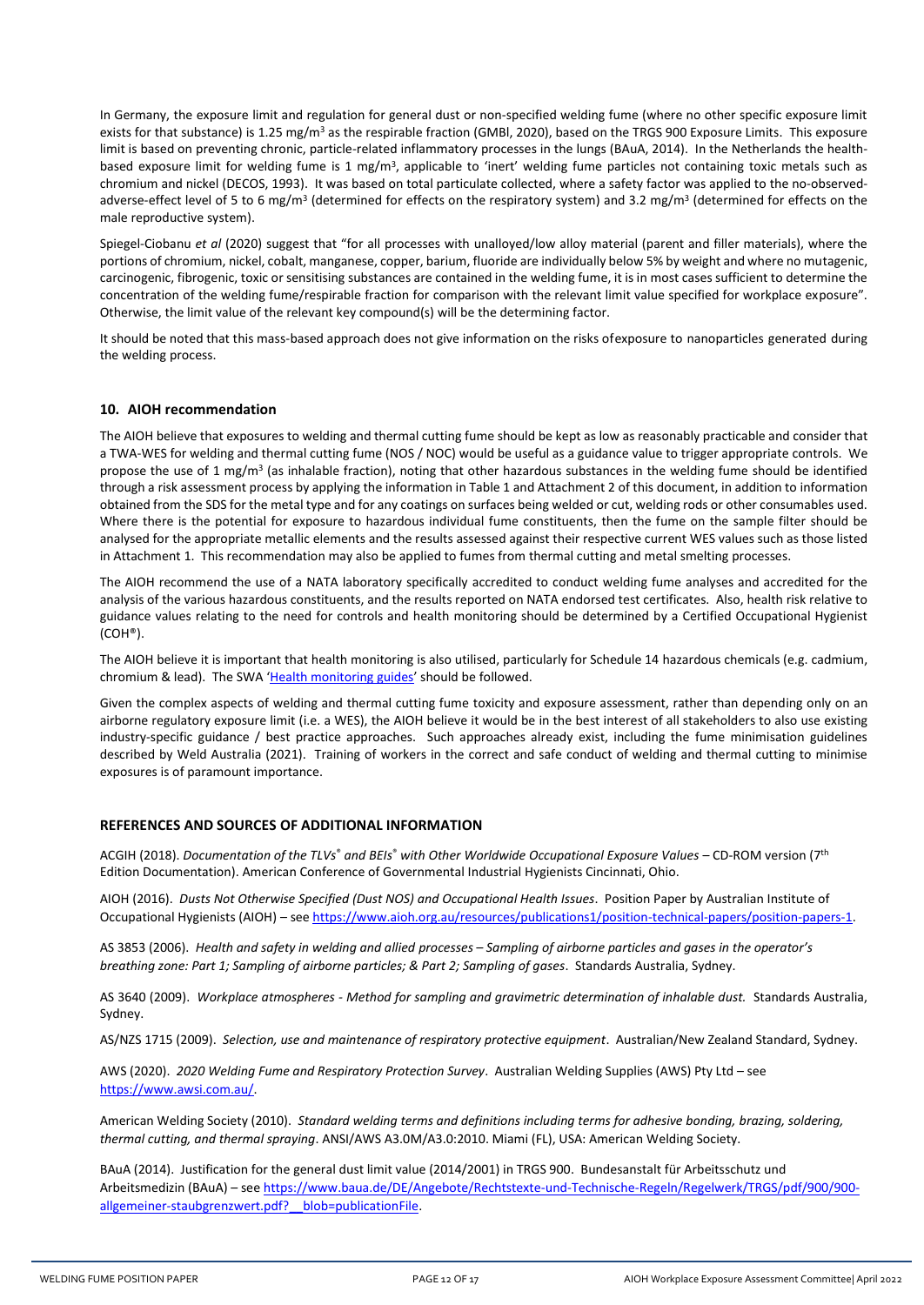Brand, P, K Lenz, U Reisgen & T Kraus (2013). Number Size Distribution of Fine and Ultrafine Fume Particles from Various Welding Processes. *Ann Occup Hyg, 57(3)*; pp 305-313.

Breathe Freely Australia website on welding – [https://www.breathefreelyaustralia.org.au/welding/.](https://www.breathefreelyaustralia.org.au/welding/) 

Bémer, D, R Régnier, I Subra, B Sutter, MT Lecler & Y Morele (2010). Ultrafine Particles Emitted by Flame and Electric Arc Guns for Thermal Spraying of Metals. *Ann Occup Hyg, 54(6)*; pp 607-614.

Cherrie, JW & L Levy (2020). Managing Occupational Exposure to Welding Fume: New Evidence Suggests a More Precautionary Approach is Needed. *Ann Work Exp & Health, 64(1)*; pp 1-4.

DECOS (1993). Health-based recommended occupational exposure limit for ARC welding fume particles not containing chromium and nickel. Dutch Expert Committee on Occupational Standards (DECOS).

GMBl (2020). *Technical Rule for Hazardous Substances (TRGS) 528: Welding work* – se[e https://www.baua.de/EN/Service/Legislative](https://www.baua.de/EN/Service/Legislative-texts-and-technical-rules/Rules/TRGS/TRGS-528.html)[texts-and-technical-rules/Rules/TRGS/TRGS-528.html.](https://www.baua.de/EN/Service/Legislative-texts-and-technical-rules/Rules/TRGS/TRGS-528.html)

Harris, M (2019). Welding fume is a Group 1 carcinogen with no OEL and no method - Suggestions for a path forward. *J Occup Environ Hyg, 16(6)*; pp 367-371.

Honaryar, MK, RM Lunn, D Luce, W Ahrens, A 't Mannetje, J Hansen, L Bouaoun, D Loomis, G Byrnes, N Vilahur, L Stayner & N Guha (2019). Welding fumes and lung cancer: A meta-analysis of case-control and cohort studies. *Occup Environ Med, 76(6)*; pp 422-431 – see [https://pubmed.ncbi.nlm.nih.gov/30948521/.](https://pubmed.ncbi.nlm.nih.gov/30948521/)

IARC (2018). *Monographs on the Evaluation of Carcinogenic Risks to Humans Volume 118 - Welding, Molybdenum Trioxide, and Indium Tin Oxide*. International Agency for Research on Cancer (IARC), Lyon, France – see [https://publications.iarc.fr/Book-And-Report-](https://publications.iarc.fr/Book-And-Report-Series/Iarc-Monographs-On-The-Identification-Of-Carcinogenic-Hazards-To-Humans/Welding-Molybdenum-Trioxide-And-Indium-Tin-Oxide-2018)[Series/Iarc-Monographs-On-The-Identification-Of-Carcinogenic-Hazards-To-Humans/Welding-Molybdenum-Trioxide-And-Indium-Tin-](https://publications.iarc.fr/Book-And-Report-Series/Iarc-Monographs-On-The-Identification-Of-Carcinogenic-Hazards-To-Humans/Welding-Molybdenum-Trioxide-And-Indium-Tin-Oxide-2018)[Oxide-2018.](https://publications.iarc.fr/Book-And-Report-Series/Iarc-Monographs-On-The-Identification-Of-Carcinogenic-Hazards-To-Humans/Welding-Molybdenum-Trioxide-And-Indium-Tin-Oxide-2018) 

Insley, AL, JR Maskrey, LA Hallett, RCD Reid, ES Hynds, C Winter & JM Panko (2019). Occupational survey of airborne metal exposures to welders, metalworkers, and bystanders in small fabrication shops. *J Occup Environ Hyg, 16(6)*; pp 410-421.

Keane, MJ, A Siert, BT Chen & SG Stone (2014). Profiling Mild Steel Welding Processes to Reduce Fume Emissions and Costs in the Workplace. *Ann Occup Hyg, 58(4)*; pp 403-412.

Kendzia, B, D Koppisch, R Van Gelder, S Gabriel, W Zschiesche, T Behrens, T Brüning & B Pesch (2019). Modelling of exposure to respirable and inhalable welding fumes at German workplaces. J Occup Environ Hyg, 16(6); pp 400-409.

Kim, JY, J-C Chen, PD Boyce & DC Christiani (2005). Exposure to welding fumes is associated with acute systemic inflammatory responses. *Occup Environ Med, 62(3)*; pp 157-163.

Koh, D-H, J-I Kim, K-H Kim, S-W Yoo, the Korea Welders Cohort Group (2015). Welding fume exposure and chronic obstructive pulmonary disease in welders. *Occup Med, 65(1)*; pp 72-77.

Korczynski, RE (2000). Occupational Health Concerns in the Welding Industry. *App Occup Environ Hyg, 15(12)*; pp 936-945

Lehnert M, B Pesch, A Lotz, J Pelzer, B Kendzia, K Gawrych *et al* (2012). Exposure to Inhalable, Respirable, and Ultrafine Particles in Welding Fume. *Ann Occup Hyg; 56(5)*; pp 557–567 – se[e https://academic.oup.com/annweh/article/56/5/557/160111.](https://academic.oup.com/annweh/article/56/5/557/160111)

Lidén, G & J Surakka (2009). A Headset-Mounted Mini Sampler for Measuring Exposure to Welding Aerosol in the Breathing Zone. *Ann Occup Hyg, 53(2)*; pp 99-116 – se[e https://academic.oup.com/annweh/article/53/2/99/175518.](https://academic.oup.com/annweh/article/53/2/99/175518)

Matczak, W & J Gromiec (2002). Evaluation of Occupational Exposure to Toxic Metals Released in the Process of Aluminium Welding. *Appl Occup Environ Hyg, 17(4)*; pp 296-303.

NSW DPI (2003). Guideline for Safe Cutting and Welding at Mines. Department of Primary Industries (DPI) MDG 25 – see [https://www.resourcesregulator.nsw.gov.au/\\_\\_data/assets/pdf\\_file/0008/419462/MDG-25.pdf.](https://www.resourcesregulator.nsw.gov.au/__data/assets/pdf_file/0008/419462/MDG-25.pdf)

Palmer, KT & P Cosgrove (2013). Vaccinating welders against pneumonia. *Occup Med (Lond), 62(5)*; pp 325-330.

Spiegel-Ciobanu, VE, L Costa & W Zschiesche (2020). Hazardous Substances in Welding and Allied Processes. International Institute of Welding (IIW) & Springer - se[e https://link.springer.com/book/10.1007/978-3-030-36926-2.](https://link.springer.com/book/10.1007/978-3-030-36926-2)

SWA (2020a). *Welding Fumes (Not Otherwise Classified)*. Safe Work Australia (SWA) recommended workplace exposure standard (WES) documentation.

SWA (2020b). *Welding Processes Code of Practice*. Canberra, ACT: Safe Work Australia – see [https://www.safeworkaustralia.gov.au/doc/model-code-practice-welding-processes.](https://www.safeworkaustralia.gov.au/doc/model-code-practice-welding-processes)

WELDING FUME POSITION PAPER **PAGE 13 OF 17** PAGE 13 OF 17 AIOH Workplace Exposure Assessment Committee| April 2022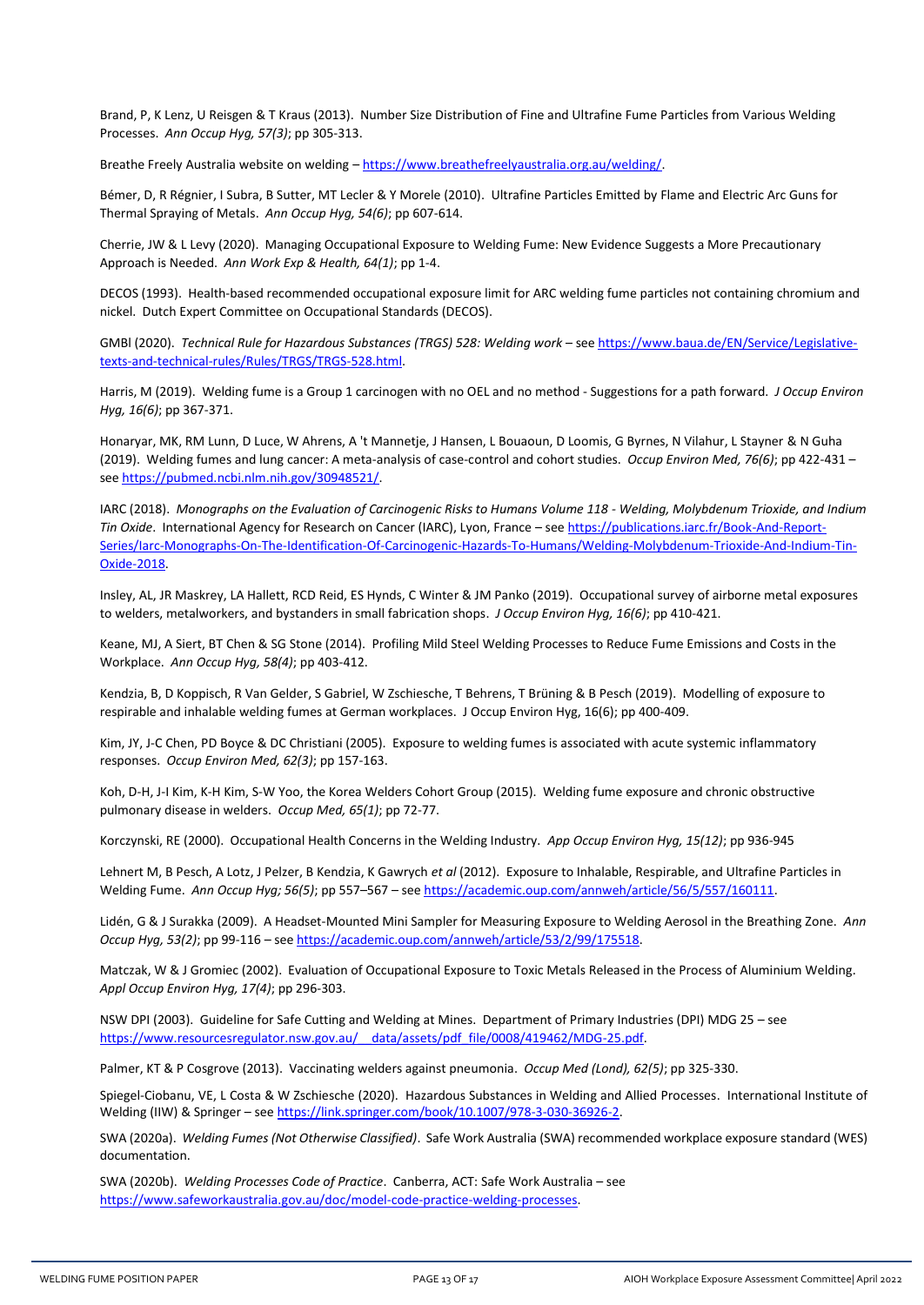Taj, T, AR Gliga, M Hedmer, K Wahlberg, E Assarsson, T Lundh, H Tinnerberg, M Albin & K Broberg (2021). Effect of Welding Fumes on the Cardiovascular System: A six-year longitudinal study. *Scand J Work Environ Health, 47(1)*; pp 52-61

The Welding Institute. *Health, Safety and Accident Prevention - Health Risks from Fume and Gases During Welding* – see [https://www.twi-global.com/technical-knowledge/job-knowledge/health-safety-and-accident-prevention-health-risks-from-fume-and](https://www.twi-global.com/technical-knowledge/job-knowledge/health-safety-and-accident-prevention-health-risks-from-fume-and-gases-during-welding-031)[gases-during-welding-031.](https://www.twi-global.com/technical-knowledge/job-knowledge/health-safety-and-accident-prevention-health-risks-from-fume-and-gases-during-welding-031)

Tyagi, V, *et al* (1998). Assessment of Breathing Zone Fume from a Range of Welding and Related Processes. *In: Proceedings of the Technology Forum; Cleaning up Welding Fume – Complying with the Hazardous Substances Regulations Regarding Welding Fumes*, presented by the Welding Technology Institute of Australia (WTIA), October 1998

Weld Australia (2020). Health and Safety in Welding. *Technical Note TN-07* – se[e https://portal.weldaustralia.com.au/resources/.](https://portal.weldaustralia.com.au/resources/)

Weld Australia (2021). Fume Minimisation Guidelines: Welding, Cutting, Brazing & Soldering. *Technical Guidance Note TGN-SW01* – see [https://portal.weldaustralia.com.au/resources/.](https://portal.weldaustralia.com.au/resources/)

WorkSafe NZ (2016). Welding and Local Exhaust Ventilation. WorkSafe New Zealand Fact Sheet – see [https://worksafe.govt.nz/topic](https://worksafe.govt.nz/topic-and-industry/welding/welding-and-local-exhaust-ventilation/)[and-industry/welding/welding-and-local-exhaust-ventilation/.](https://worksafe.govt.nz/topic-and-industry/welding/welding-and-local-exhaust-ventilation/)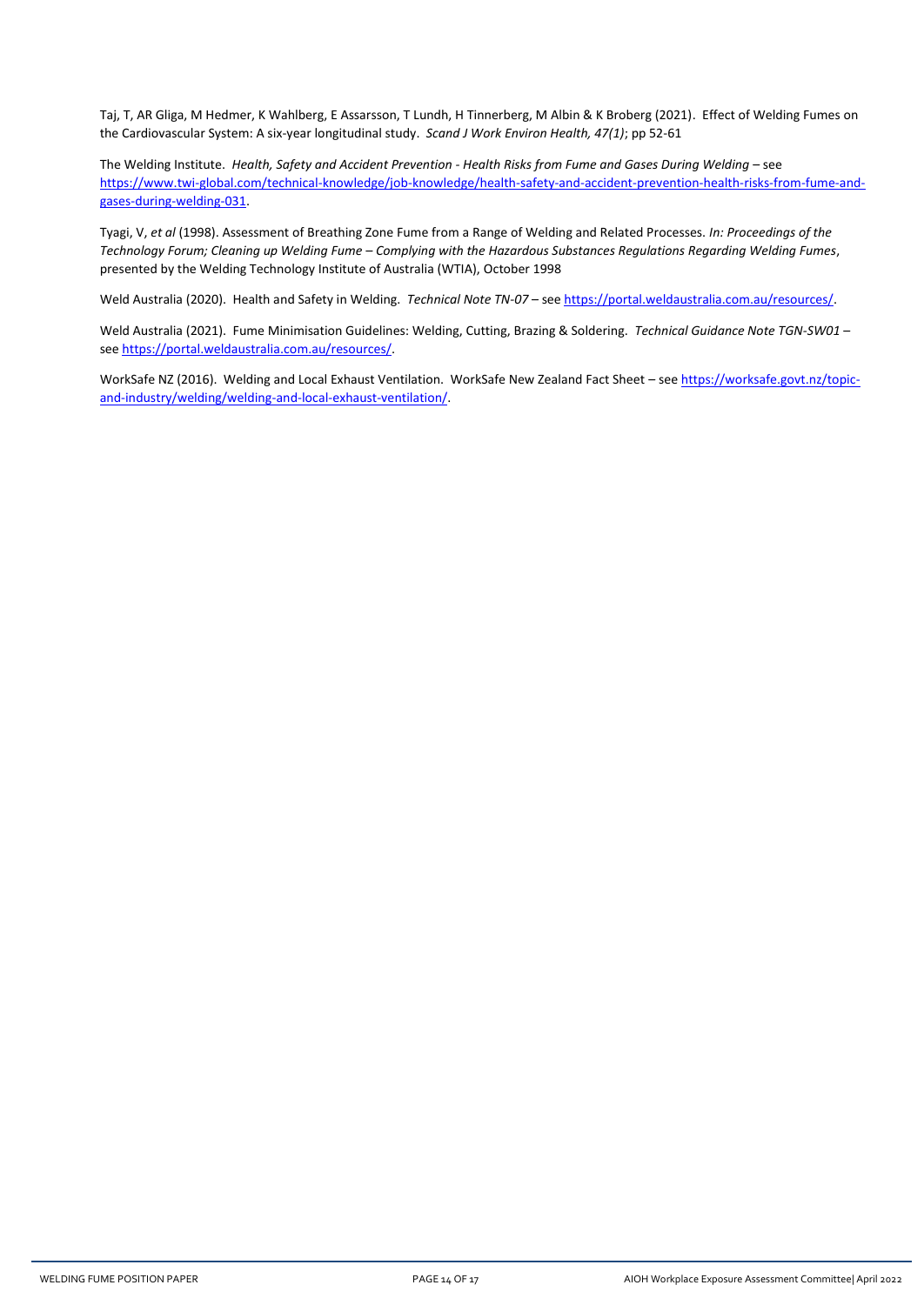| Substance           | <b>Current WES</b>                | Proposed WES                        | <b>Health Effect</b>                                                                                        |
|---------------------|-----------------------------------|-------------------------------------|-------------------------------------------------------------------------------------------------------------|
| Welding fume        | TWA = $5 \text{ mg/m}^3$          | None                                | Known human carcinogen; chronic lung effects (Koh et al,<br>2015); metal fume fever                         |
| Aluminium           | TWA = $5 \text{ mg/m}^3$          | TWA = $1 \text{ mg/m}^3$            | Respiratory irritant; adverse effects in the lungs and central<br>nervous system                            |
| Barium, soluble     | $TWA = 0.5$                       | TWA = $0.5 \text{ mg/m}^3$          | Eye, skin & GI irritant; muscular stimulant                                                                 |
|                     | mg/m <sup>3</sup>                 |                                     |                                                                                                             |
| Beryllium           | $TWA = 0.002$                     | TWA = $0.00002$ mg/m <sup>3</sup>   | Metal fume fever; <sup>11</sup> beryllium sensitisation; a carcinogen;                                      |
|                     | mg/m <sup>3</sup>                 | & STEL = $0.0002$ mg/m <sup>3</sup> | other chronic effects include damage to the respiratory tract                                               |
| Boron oxide         | $TWA = 10$<br>mg/m <sup>3</sup>   | TWA = $10 \text{ mg/m}^3$           | Eye and respiratory irritant                                                                                |
| Cadmium             | $TWA = 0.01$                      | TWA = $0.001$ mg/m <sup>3</sup>     | Irritation of respiratory system, sore and dry throat, chest                                                |
|                     | mg/m <sup>3</sup>                 |                                     | pain and breathing difficulty; chronic effects include kidney<br>damage and emphysema; suspected carcinogen |
| Chromium (II & III) | $TWA = 0.5$                       | TWA = $0.04 \text{ mg/m}^3$         | Increased risk of lung cancer; some individuals may develop                                                 |
|                     | mg/m <sup>3</sup>                 | TWA = $0.000007$ mg/m <sup>3</sup>  | skin irritation; some forms are known human carcinogens (Cr                                                 |
| Chromium (VI)       | $TWA = 0.05$<br>mg/m <sup>3</sup> |                                     | VI)                                                                                                         |
| Cobalt              | $TWA = 0.05$<br>mg/m <sup>3</sup> | TWA = $0.02$ mg/m <sup>3</sup>      | Irritant, fibrosis of the lung, sensitiser                                                                  |
| Copper              | $TWA = 0.2$                       | TWA = $0.01 \text{ mg/m}^3$         | Acute effects include irritation of the eyes, nose and throat,                                              |
|                     | mg/m <sup>3</sup>                 |                                     | nausea and metal fume fever                                                                                 |
| Fluorides           | $TWA = 2.5$                       | TWA = $2.5 \text{ mg/m}^3$          | Acute effect is irritation of the eyes, nose and throat; long-                                              |
|                     | mg/m <sup>3</sup>                 |                                     | term exposures may result in bone and joint problems;                                                       |
|                     |                                   |                                     | chronic effects also include excess fluid in the lungs                                                      |
| Iron oxide          | TWA = $5 \text{ mg/m}^3$          | TWA = $5 \text{ mg/m}^3$            | Siderosis, a benign form of lung disease caused by particles                                                |
|                     |                                   |                                     | deposited in the lungs; acute symptoms include irritation of                                                |
|                     |                                   |                                     | the nose and lungs - tends to clear up when exposure stops                                                  |
| Lead                | $TWA = 0.05$                      | TWA = $0.05$ mg/m <sup>3</sup>      | Chronic effects to nervous system, kidneys, digestive system                                                |
|                     | mg/m <sup>3</sup>                 |                                     | and mental capacity; can cause lead poisoning; ototoxic and                                                 |
|                     |                                   |                                     | therefore risk of hearing loss                                                                              |
| Magnesium oxide     | $TWA = 10$                        | TWA = $10 \text{ mg/m}^3$           | Respiratory irritant, metal fume fever                                                                      |
|                     | mg/m <sup>3</sup>                 |                                     |                                                                                                             |
| Manganese           | TWA = $1 \text{ mg/m}^3$          | TWA = $0.02$ mg/m <sup>3</sup> resp | Metal fume fever; chronic effects may include central                                                       |
|                     | $&$ STEL = 3                      | & 0.1 mg/m <sup>3</sup> inhal       | nervous system problems; ototoxic and therefore risk of                                                     |
|                     | mg/m <sup>3</sup>                 |                                     | hearing loss                                                                                                |
| Molybdenum-         | TWA = $5 \text{ mg/m}^3$          | TWA = $0.5$ mg/m <sup>3</sup> /     | Acute effects are eye, nose and throat irritation, and                                                      |
| soluble / insoluble | $/TWA = 10$                       | TWA = 10 mg/m <sup>3</sup> inhal    | shortness of breath                                                                                         |
|                     | mg/m <sup>3</sup>                 | & 3 mg/m <sup>3</sup> resp          |                                                                                                             |
| Nickel - metal /    | TWA = $1 \text{ mg/m}^3$          | TWA = $0.1 \text{ mg/m}^3$          | Acute effect is irritation of the eyes, nose and throat;                                                    |
| soluble             | $/$ TWA = 0.1                     |                                     | increased cancer risk has been noted in occupations other                                                   |
|                     | mg/m <sup>3</sup>                 |                                     | than welding; also associated with dermatitis and lung                                                      |
|                     |                                   |                                     | problems                                                                                                    |
| Pyrolyzed rosin     | $TWA = 0.1$                       | TWA = $0.1 \text{ mg/m}^3$          | Respiratory and/or skin irritant                                                                            |
|                     | mg/m <sup>3</sup>                 |                                     |                                                                                                             |
| Silica fume         | TWA = $2 \text{ mg/m}^3$          | TWA = $2 \text{ mg/m}^3$            | Fever, similar to metal fume fever                                                                          |
| Tin                 | TWA = $2 \text{ mg/m}^3$          | TWA = $2 \text{ mg/m}^3$            | Stannosis, a rare benign form of lung disease caused by                                                     |
|                     |                                   |                                     | particles deposited in the lungs                                                                            |
| Titanium dioxide    | $TWA = 10$                        | TWA = $1 \text{ mg/m}^3$            | Mild respiratory irritant                                                                                   |
|                     | mg/m <sup>3</sup>                 |                                     |                                                                                                             |
| Vanadium            | $TWA = 0.05$                      | TWA = $0.05$ mg/m <sup>3</sup> (as  | Acute effect is irritation of the eyes, skin and respiratory tract                                          |
|                     | mg/m <sup>3</sup> (as $V2O5$      | $V2O5$ resp)                        | chronic effects include bronchitis, retinitis, fluid in the lungs                                           |
|                     | resp)                             |                                     | and pneumonia                                                                                               |
| Zinc oxide          | $TWA = 10$                        | TWA = $2 \text{ mg/m}^3$ & STEL     | Metal fume fever, bronchitis                                                                                |
|                     | mg/m <sup>3</sup>                 | $= 10$ mg/m <sup>3</sup>            |                                                                                                             |

# <span id="page-14-0"></span>**Attachment 1: Workplace Exposure Standards for Welding / Thermal Cutting Fume (Particulate) Contaminants**

<sup>&</sup>lt;sup>11</sup> Symptoms are similar to the flu and are often worse at the start of the week. Effects usually aren't long-lasting.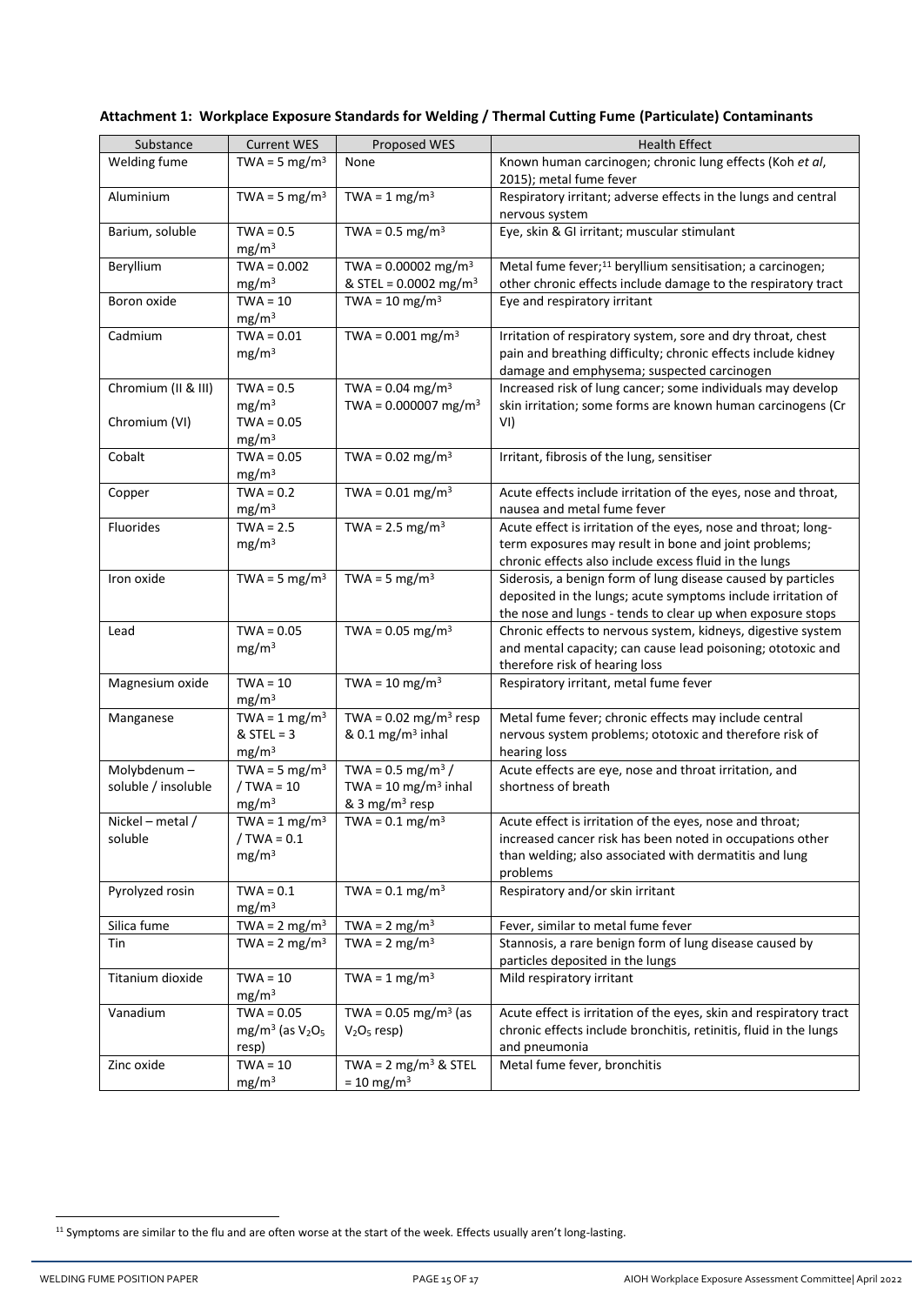## <span id="page-15-0"></span>**Attachment 2: Effect of process, consumable and parent metal composition on the assessment of exposure**

Adapted fro[m The Welding Institute](https://www.twi-global.com/technical-knowledge/job-knowledge/health-safety-and-accident-prevention-health-risks-from-fume-and-gases-during-welding-031)'s publication "Health risks from fume and gases during welding", including data from papers by Korczynski (2000), Matczak & Gromiec (2002) and by Tyagi *et al* (1998).

| <b>Process</b>                                                                   | <b>Material</b>                                       | Indication of fume level                                                                                                                                                                                                                                                                                                                                                                                             | Nature of fume - assessment<br>indicators                                                                                                                               |
|----------------------------------------------------------------------------------|-------------------------------------------------------|----------------------------------------------------------------------------------------------------------------------------------------------------------------------------------------------------------------------------------------------------------------------------------------------------------------------------------------------------------------------------------------------------------------------|-------------------------------------------------------------------------------------------------------------------------------------------------------------------------|
| <b>Gas welding</b>                                                               | Mild steel                                            | Below WESs except in poorly ventilated or<br>confined space.                                                                                                                                                                                                                                                                                                                                                         | Carbon dioxide (CO <sub>2</sub> ), carbon<br>monoxide (CO; reducing flame)<br>nitrogen dioxide (NO2).                                                                   |
| <b>Manual metal arc</b><br>(MMAW)                                                | Mild steel and<br>low alloy<br>(structural)<br>steels | Generally more than WESs; 3 to 30 mg/m <sup>3</sup> in open<br>workshop conditions; depends on operator<br>variables. Tyagi et al found 1.6 to 9.5 mg/m <sup>3</sup> for<br>total fume, 1.5 to 2.4 mg Fe/m <sup>3</sup> , and 0.5 mg<br>$Mn/m3$ .                                                                                                                                                                    | Iron oxide (Fe <sub>2</sub> O <sub>3</sub> ), manganese<br>(Mn).                                                                                                        |
|                                                                                  | Stainless steel                                       | Generally more than WESs; 3 to 30 mg/m <sup>3</sup> in open<br>workshop. Tyagi et al found 1.4 to 14 mg/m <sup>3</sup> for<br>total fume, and 0.3 mg Cr/m <sup>3</sup> .                                                                                                                                                                                                                                             | Hexavalent chromium (Cr VI) or<br>nickel (Ni). Fume from<br>consumables, may contain up<br>to 8% chromium, the majority<br>present as Cr VI.                            |
|                                                                                  | Aluminium,<br>copper, nickel<br>alloys, cast iron     | Generally more than WESs.                                                                                                                                                                                                                                                                                                                                                                                            | Fume from consumables, ozone<br>in aluminium welding.<br>Aluminium, copper, nickel,<br>chromium barium cobalt,<br>depending on the alloy welded.                        |
|                                                                                  | Hardfacing                                            | Generally more than WESs. Tyagi et al found 46 to<br>258 mg/m <sup>3</sup> for total fume, 16 mg Cr/m <sup>3</sup> and 9 mg<br>$Cr(VI)/m3$ .                                                                                                                                                                                                                                                                         | Fume from consumables, and<br>ozone.                                                                                                                                    |
| Gas tungsten arc<br>(GTAW), or<br>tungsten inert gas<br>(TIG), and plasma<br>arc | Mild and low<br>alloy<br>(structural)<br>steels       | Less than WESs.                                                                                                                                                                                                                                                                                                                                                                                                      | Fume from consumables -<br>shielding gas can constitute a<br>hazard in confined spaces by<br>reducing the available oxygen<br>to a level that will not support<br>life. |
|                                                                                  | Stainless steel<br>alloys                             | Less than WESs for particulate fume (Tyagi et al<br>found <1 mg/m <sup>3</sup> ), greater than WES for ozone.                                                                                                                                                                                                                                                                                                        | Ozone, shielding gases in<br>confined spaces.                                                                                                                           |
|                                                                                  | Aluminium                                             | Less than WESs. Matczak & Gromiec found 0.3 to<br>1.4 mg/m <sup>3</sup> for total fume, 0.07 to 0.5 mg Al/m <sup>3</sup> for<br>TIG.                                                                                                                                                                                                                                                                                 | Fume from consumables.                                                                                                                                                  |
| Gas metal arc<br>(GMAW) or Metal<br>inert gas/metal<br>active gas<br>(MIG/MAG)   | Mild and low<br>alloy<br>(structural)<br>steels       | Generally more than WESs. Tyagi et al found 2 to<br>65 mg/m <sup>3</sup> for total fume, 5 to 39 mg Fe/m <sup>3</sup> , and 1<br>to 5 mg Mn/m <sup>3</sup> . Korczynski found 0.04 to 16 mg<br>Fe/m <sup>3</sup> and 0.01 to 4.9 mg Mn/m <sup>3</sup> .                                                                                                                                                              | Particulate Fe <sub>2</sub> O <sub>3</sub> , Mn, ozone,<br>shield gases. Higher fume<br>levels are obtained with CO <sub>2</sub><br>shielding than with argon.          |
|                                                                                  | Stainless steel                                       | Generally more than WESs. Tyagi et al found 5 to<br>29 mg/m <sup>3</sup> for total fume, and 2 mg Cr/m <sup>3</sup> .                                                                                                                                                                                                                                                                                                | Cr, Ni, ozone and shield gases.<br>Process related values will<br>apply to particulate fume.                                                                            |
|                                                                                  | Aluminium and<br>aluminium<br>alloys                  | Greater than WESs for ozone and fume. Tyagi et al<br>found <1 to 94 mg/m <sup>3</sup> for total fume, 6 to 44 mg<br>Al/m <sup>3</sup> , 0.3 mg Mn/m <sup>3</sup> , 0.2 to 0.4 mg Zn/m <sup>3</sup> and up<br>to 1.2 ppm ozone. Matczak & Gromiec found 0.8<br>to 18 mg/m <sup>3</sup> for total fume, 0.1 to 7.7 mg Al/m <sup>3</sup> ,<br>0.002 to 0.05 mg Mn/m <sup>3</sup> , 0.002 to 0.14 mg Zn/m <sup>3</sup> . | Particulate aluminium oxide<br>fume. Ozone levels can be very<br>high particularly with<br>aluminium/silicon alloys some<br>distance from the arc.                      |